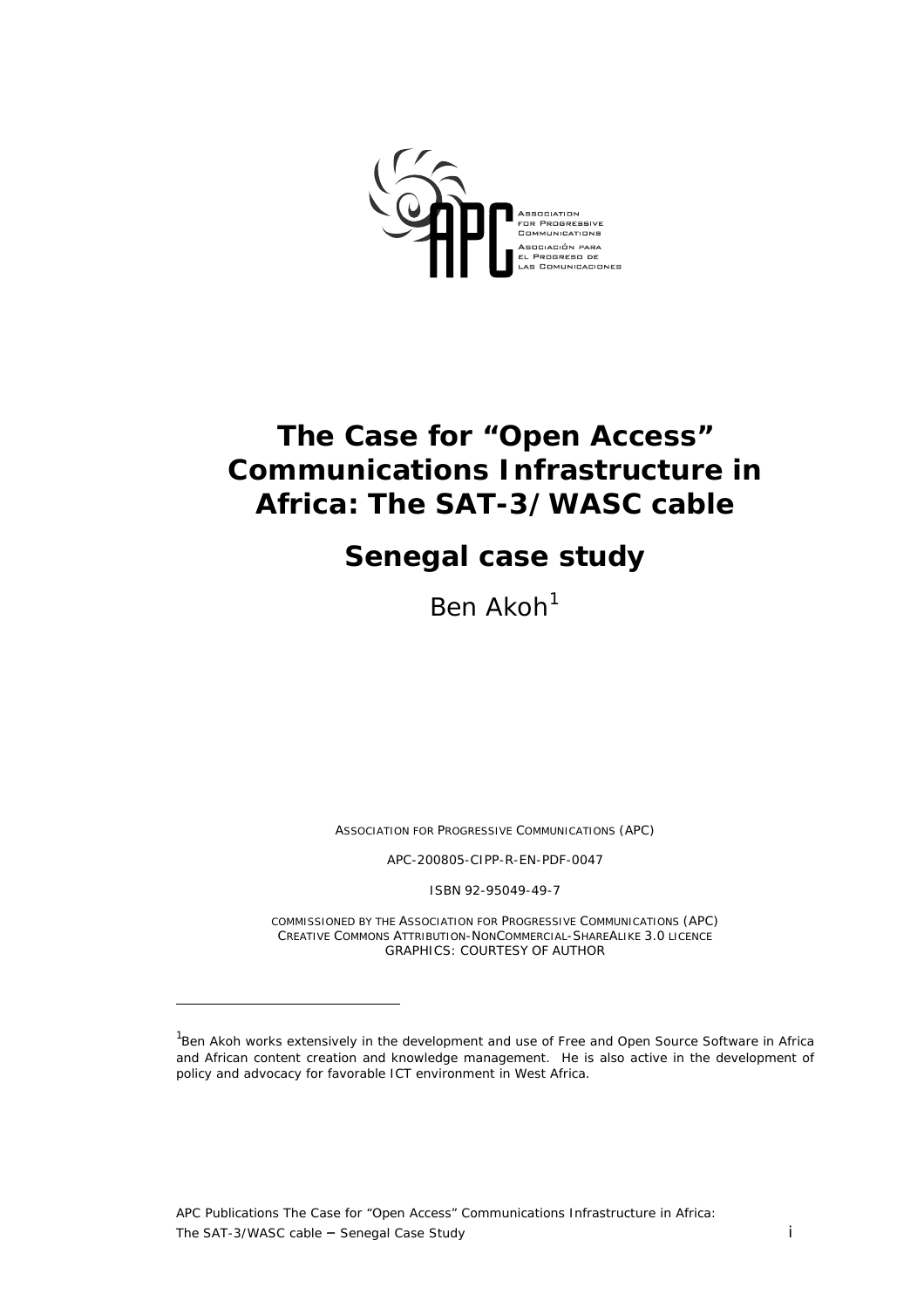## **Table of Contents**

| $2.2^{\circ}$  |                                                                   |
|----------------|-------------------------------------------------------------------|
| 2.3            |                                                                   |
| 2.4            |                                                                   |
|                |                                                                   |
|                |                                                                   |
|                |                                                                   |
|                |                                                                   |
|                |                                                                   |
|                |                                                                   |
|                |                                                                   |
|                |                                                                   |
| $\overline{4}$ |                                                                   |
|                |                                                                   |
|                |                                                                   |
|                |                                                                   |
|                |                                                                   |
| 4.4            |                                                                   |
|                |                                                                   |
|                |                                                                   |
|                |                                                                   |
|                |                                                                   |
|                | 3.2.1 Comparison of ADSL costs and international communications22 |

## **List of Tables**

| Table 3: Bandwidth comparison of SAT-3/WASC countries 15                |
|-------------------------------------------------------------------------|
|                                                                         |
|                                                                         |
|                                                                         |
|                                                                         |
|                                                                         |
|                                                                         |
| Table 10: Tariff of GPRS connections within the same local district  25 |
|                                                                         |
|                                                                         |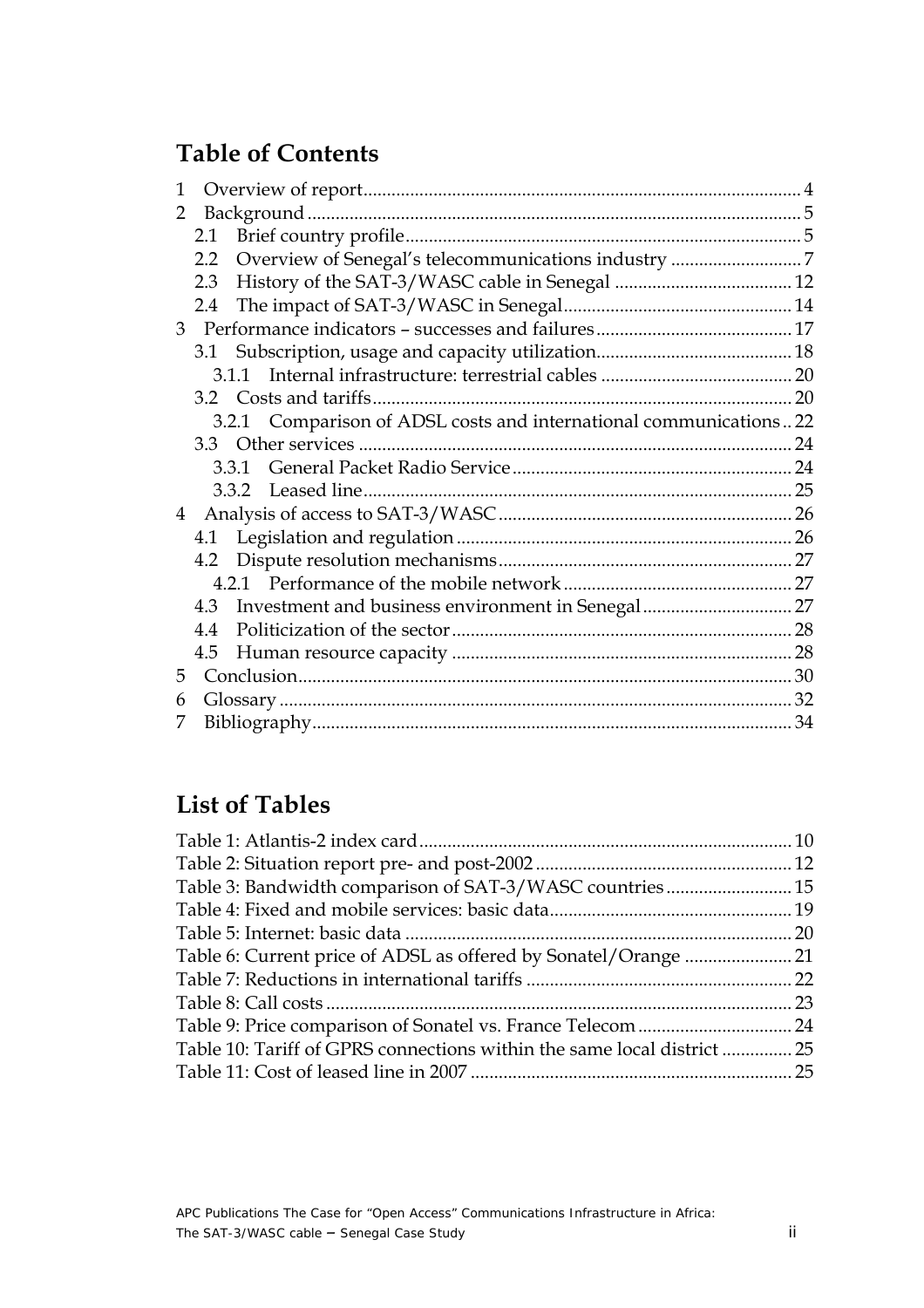# **List of Figures**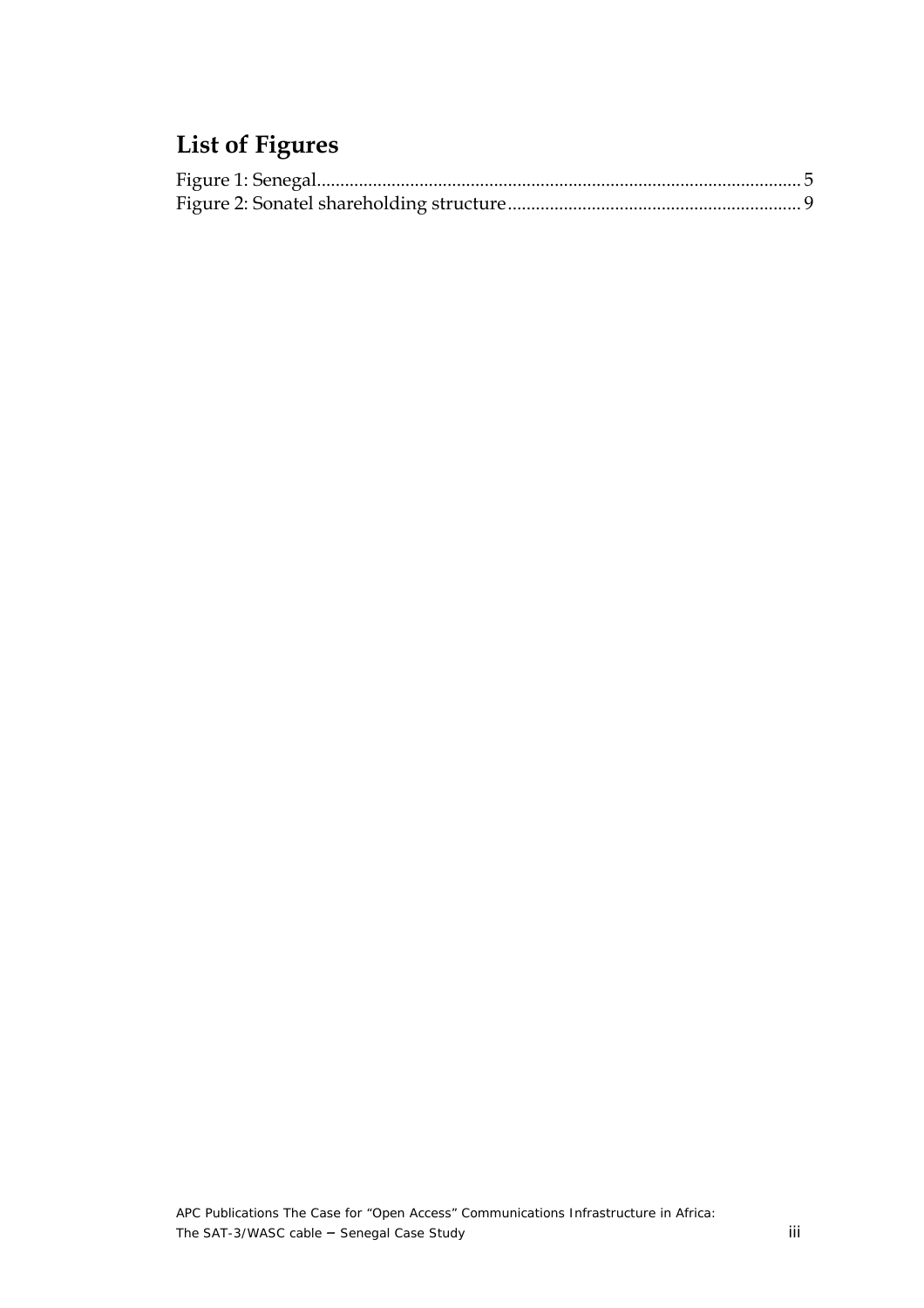## <span id="page-3-0"></span>**1 Overview of report**

This report examines the impact the submarine fibre optic cable known as South Atlantic 3/West Africa Submarine Cable (SAT-3/WASC) has had on the telecommunications market in Senegal. It is one of four similar reports commissioned by the Association for Progressive Communications (APC) in November 2006 – the three other countries researched being Cameroon, Ghana and Angola. A briefing that synthesizes the results of the four studies is available for download from APC's website [\(www.apc.org\)](http://www.apc.org).

This report focuses solely on the 'Africa section' of the submarine cable - i.e. South Atlantic 3/West Africa Submarine Cable - which also includes a South African-Far East connection (SAFE). (In its entirety, the rather cumbersome acronym for the cable is SAT-3/WASC/SAFE).

Following a brief overview, it presents data gathered through in-country interviews with various market players and stakeholders, including performance indicators such as subscriber numbers for different types of services, usage figures and pricing.

The report also looks at the environment for access to the SAT-3/WASC cable in terms of regulation, and the general business environment in Senegal's telecoms sector. Interviewees included the national operator, Sonatel, the mobile operator Sentel, the regulator, and other service providers, including cyber-cafés. Regional operators were also consulted to better understand how Sonatel works with neighbouring countries, especially landlocked ones.

Throughout the process of this study, it was extremely difficult to access data in any form from the telecommunication operators. This was contrary to our expectation that data and information would be readily available, especially from large corporations such as Sonatel, and that certain historic data may exist on websites. Attempts at scheduling interviews and discussions with several officials also proved difficult, if not impossible. It took over two months to meet the first Sonatel official for an interview. Most of the questions posed during the interview, especially those related to earnings, expenses and SAT-3/WASC-related figures, were not answered. Other requests for data were also not forthcoming. This report therefore acknowledges this unavoidable shortcoming.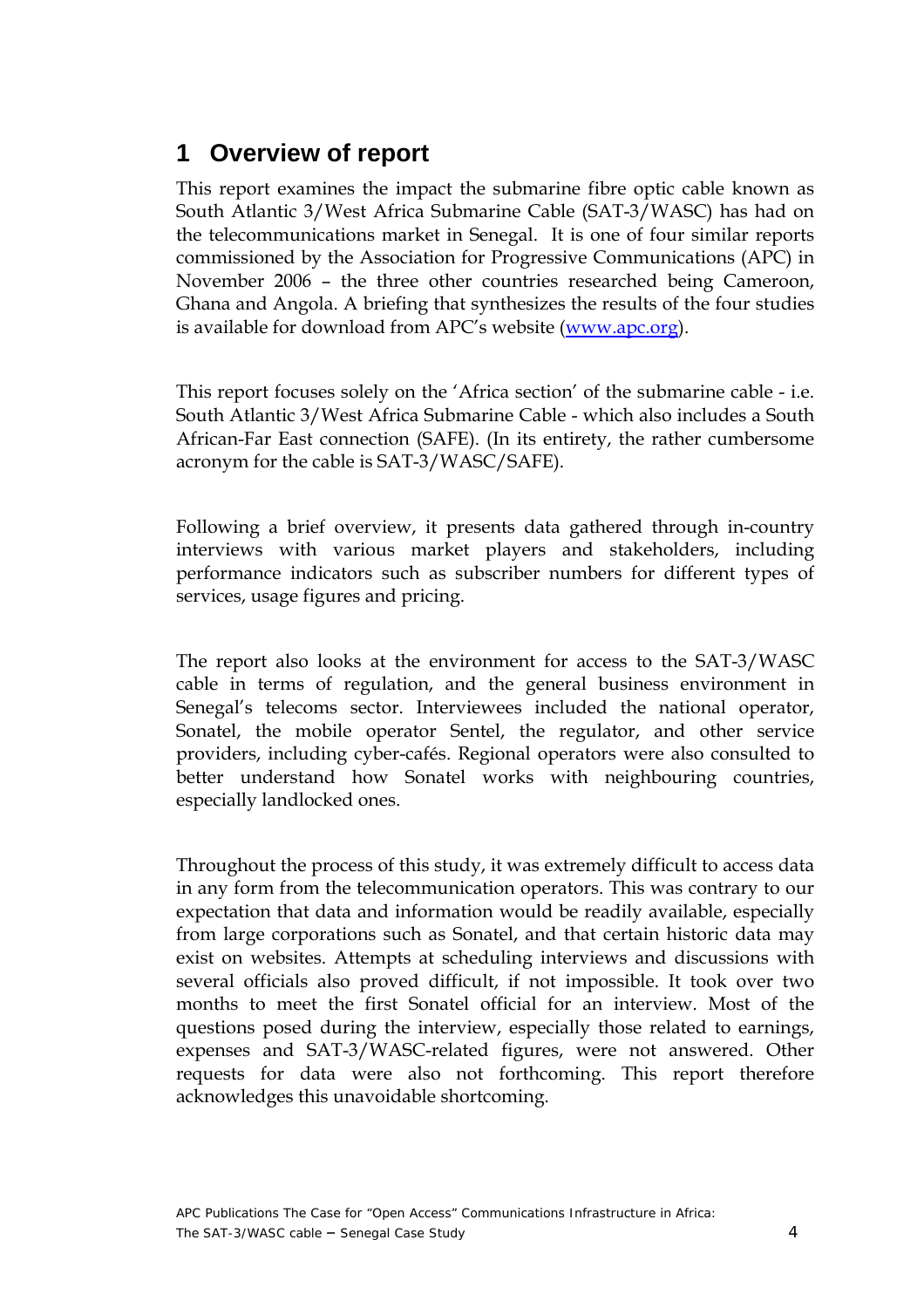## <span id="page-4-0"></span>**2 Background**

### **2.1 Brief country profile**

Senegal, with a geographic area of 196,840 sq km, is bordered by the Atlantic Ocean, Mauritania, Mali, Guinea, Guinea-Bissau, and Gambia – which penetrates more than 320km into Senegal. Well-defined dry and humid seasons result from northeast winter winds and southwest summer winds.



**Figure 1: Senegal** 

The country's Gross Domestic Product (GDP) is approximately \$10.7-billion, with an annual growth rate of 3% in 2006. Per capita GDP was estimated to be US\$709 in 2005, with a purchasing power parity (PPP) of US\$1,758. Senegal is ranked 156 in the United Nations Development Programme's (UNDP) 2004 Human Development Index. It falls in the list of the 50 least developed countries (LDC), benefiting from the Heavily Indebted Poor Countries (HIPC) Initiative (HIPC, 2004). The average life expectancy in the country is 59.25 years; 57.7 years for men and 60.85 for women.

In January 1959, Senegal and the French Soudan merged to form the Mali Federation, which became fully independent on June 20, 1960. Due to internal political difficulties, the Federation broke up on August 20, 1960, resulting in two independent countries - Senegal and Soudan (renamed the Republic of Mali). Leopold Sedar Senghor, internationally known poet, politician and statesman, was elected Senegal's first President in August 1960.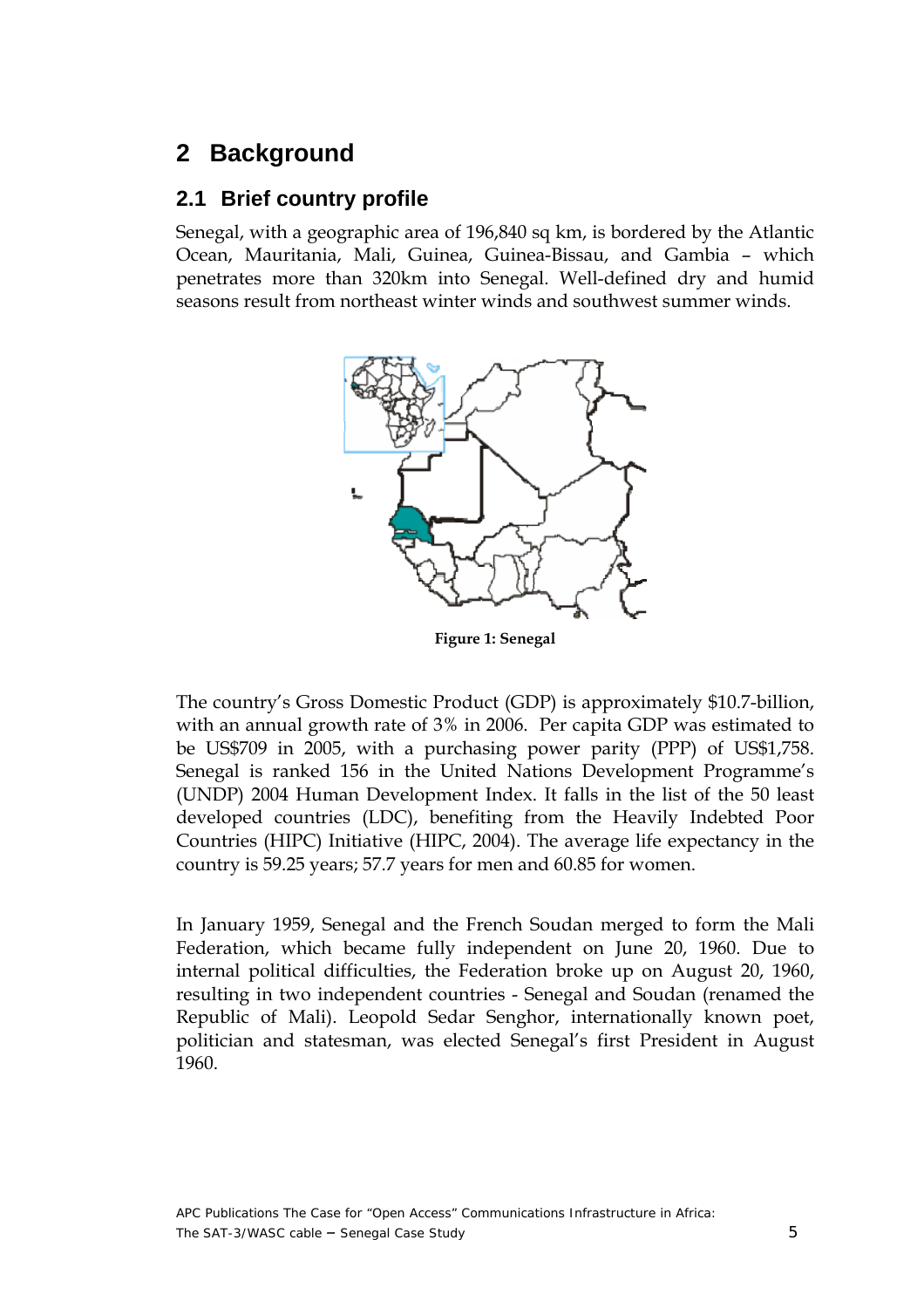Current estimates put Senegal at 11,987,121 inhabitants. The country's population can be described as youthful and highly urbanised. Urban migration (because of impoverishment in the rural areas) has resulted in an urban population that accounts for approximately 58% of the total population. Of this 58%, about a quarter live in Dakar and the surrounding areas. Besides Dakar, the largest cities are Thiès, Kaolack, Saint-Louis, Rufisque, Ziguinchor and Diourbel. In rural areas, population density varies from about 77 per sq km in the west-central region to two per sq km in the arid eastern section. Youths account for 58% of the total population. 47% of the youth are below 15 years.

The population is made up of numerous ethnic groups. Most prominent are the Wolofs (35%), Peulhs (20%), Sérères (17%) and Diolas (10%). There are also the Mandingues, Soninkés and Bassaris. About 50,000 Europeans (mostly French) and Lebanese reside in Senegal, mainly in the cities. French is the official language, but is used regularly only by the literate minority. All Senegalese speak an indigenous language, of which Wolof has the largest usage.

Senegal continues to play a significant role in regional and international organisations. Its current president, Abdoulaye Wade, has advanced a liberal agenda for the country, including privatisation and other market-opening measures. He has a strong interest in raising Senegal's regional and international profile. The country, nevertheless, has limited means with which to implement ambitious ideas. The liberalisation of the economy is proceeding, but at a slow pace.

A multi-party system has been in existence in Senegal since 1974. The media is free and diversified, although media freedom has recently been threatened – media practitioners are frequently interrogation by the police, some foreign journalists have been evicted, and a privately-owned radio station, Sud FM, has been periodically shut down. There are a number of daily newspapers, and weekly and monthly magazines, some of which have an online presence.

A number of private and community radios exist along with the national radio and television service, the Radio Television Senegalaise (RTS). Local TV channels are beginning to appear, although legislation dealing with audio-visual media remains unclear. Senegal is open to foreign media, and a number of international satellite TV channel services operate.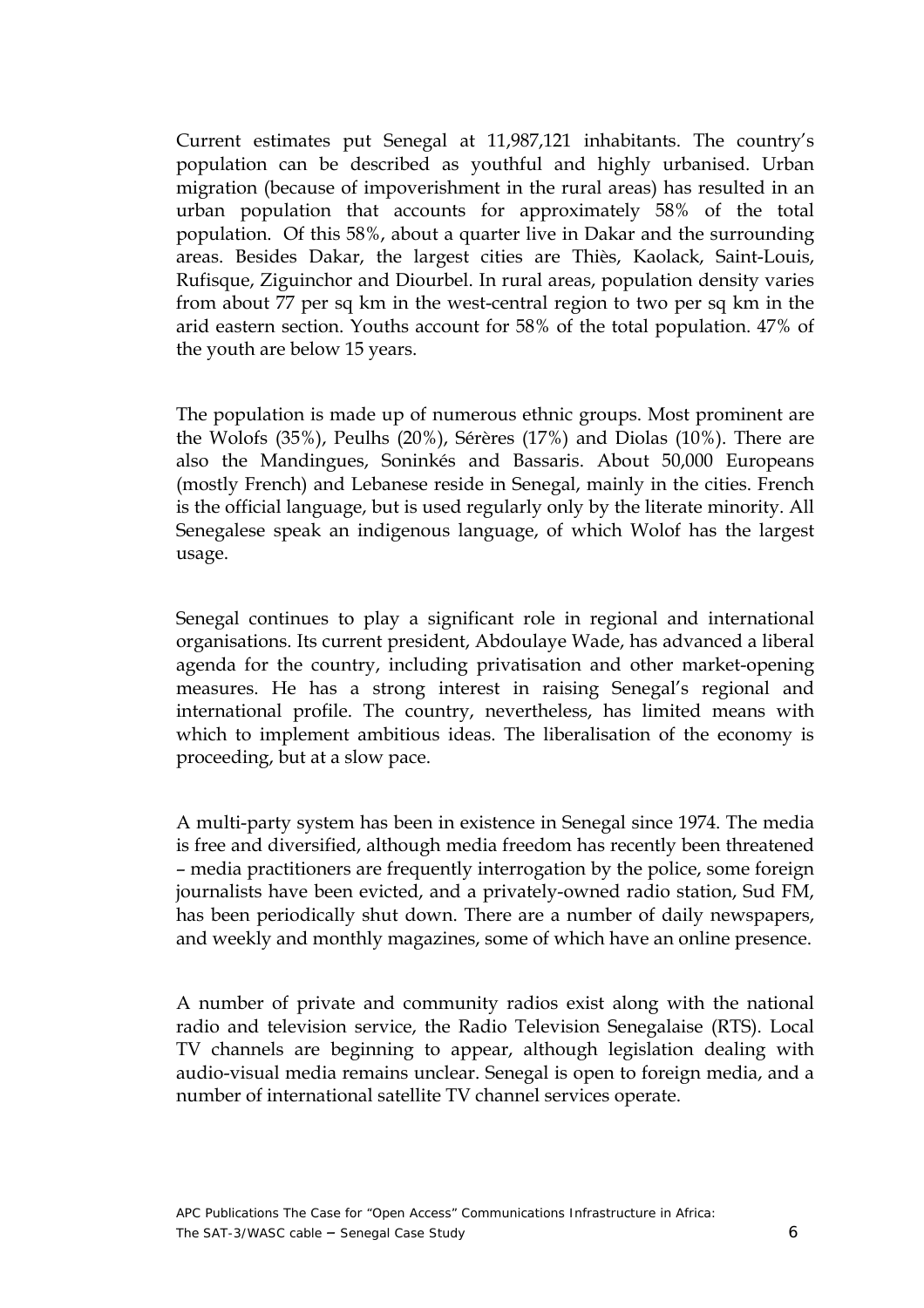<span id="page-6-0"></span>Civil society is very active in Senegal, with a range of local and international non-governmental organisations dealing with human rights issues.

### **2.2 Overview of Senegal's telecommunications industry**

Telecom reform in Senegal began in 1981. Prior to this, the telecommunications sector was managed by the postal service. From 1981, there was a clear separation between national and international telephony. National telephony remained the prerogative of the Office of Post and Telecommunications (OPT), while external communications (international telephony) was entrusted to TéléSénégal, a company that had just been created.

In 1985, during a period of World Bank and International Monetary Fund structural adjustments programmes and reforms, privatisation of public structures was the standard recommendation across most countries in Africa. Senegal was required to modify its legal environment to accommodate these recommendations. As a result, a distinction and eventual separation was created between the post sector and the communications sector. OPT was transformed into a post and savings entity and then ceased to deal with telecommunications issues. The telecommunications sector, including national and international telecommunications, was entrusted to a new company, the Société Nationale des Télécommunications (Sonatel), which was charged with managing the sector. It remained under the control of the state as a national company. TéléSénégal was absorbed into Sonatel.

Twelve years later, in July 1997, Sonatel was privatised. The strategic partner was France Cable Radio through its multinational subsidiary company France Telecom. Sonatel presented an occasion for the signing of a convention of concession which gave the company the sole rights and monopoly on fixed and international telephony. This monopoly conferred by the State lasted until 2004. According to Amadou Top, Director of the research institute Osiris, the process of privatising the telecommunications sector in Senegal was done without true preliminary dialogue by local actors:

… [The privatisation] process was led in a totally opaque state in spite of the good direction, and a sense of national and international interests…A number of consultation[s]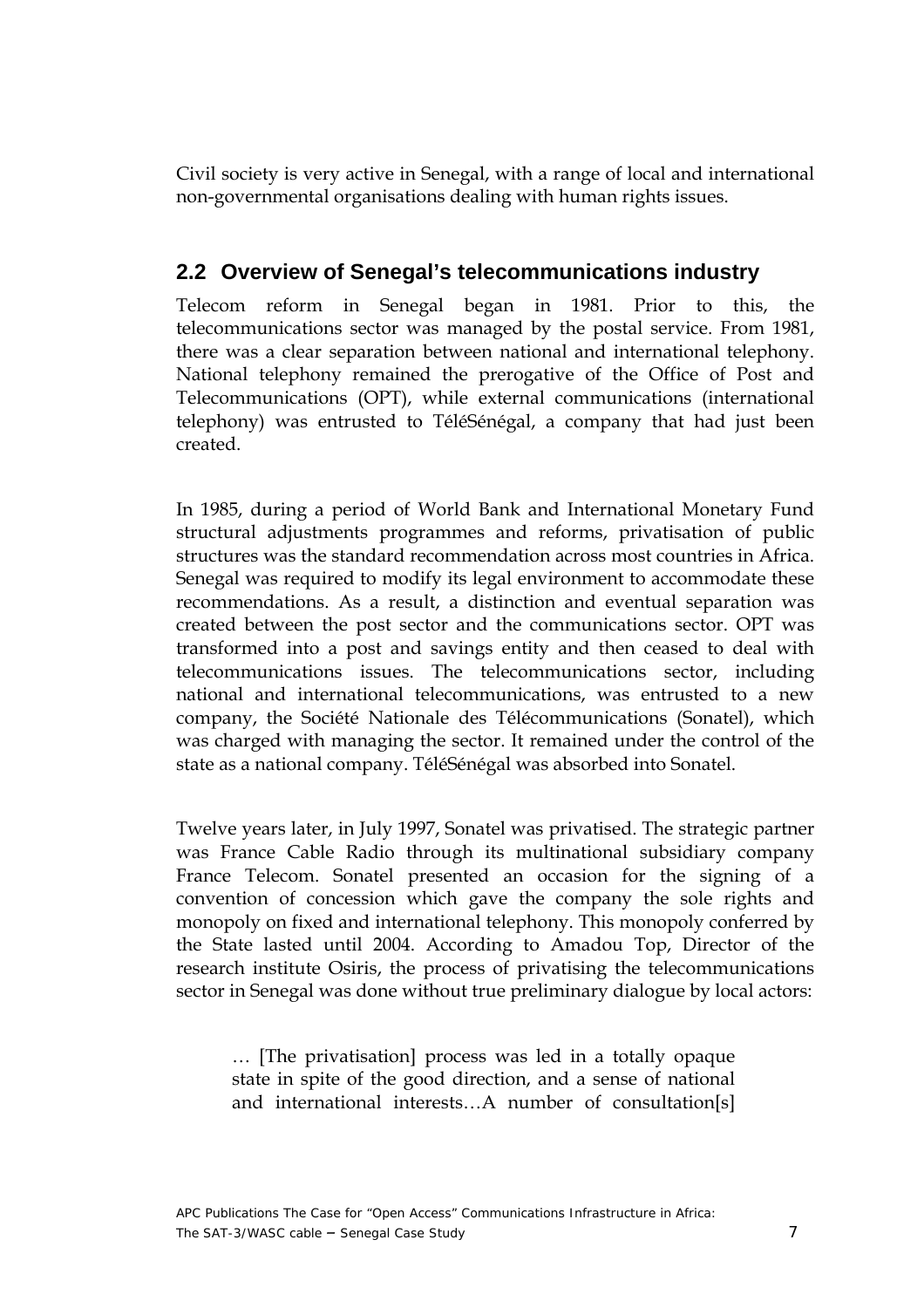were organised preventing the citizens, civil society, political parties, and even the private sector from deliberating and deciding the future of this strategic sector. One result of this action was that the issue of Africa's empowerment was completely neglected – the option to find a "strategic partner" among the large telecommunication operators from the north as opposed to a pan-African organisation whose ownership and capital base is largely African. Instead, Sonatel was transformed into a private company with Senegalese ownership, but with capital held mainly by a foreign entity – France Telecom. Moreover, by granting [it] monopoly rights with regards [to] fixed and international telephony, the Senegalese state has for seven years delivered to a foreign entity rights on matters that it prohibits its own citizens. It is as if we have returned to colonial times. (Amadou Top, 2004)

Sonatel is one of the most important and significant companies in Senegal with a staff base of more than 1,600 people. In 2006, it recorded sales turnover of FCFA398,6-billion (about US\$800-million) and a total after-tax profit of FCFA146,6-billion (about US\$300-million). Sonatel was listed on the regional securities exchange – the Bourse Régionale des Valeurs Mobilières (BRVM) – in 1998 and its performance has strengthened from year to year. According to Maro Rennard, the chairman of the operator, it remains one of the most active securities. (Sonatel, 2006)

The shareholding of Sonatel as represented in Figure 2 below indicates that France Telecom holds 42.33% of the capital in the company, the Senegalese government 27,33%, institutions and general public 20%, and employees and former employees 10%. (Sonatel, 2006)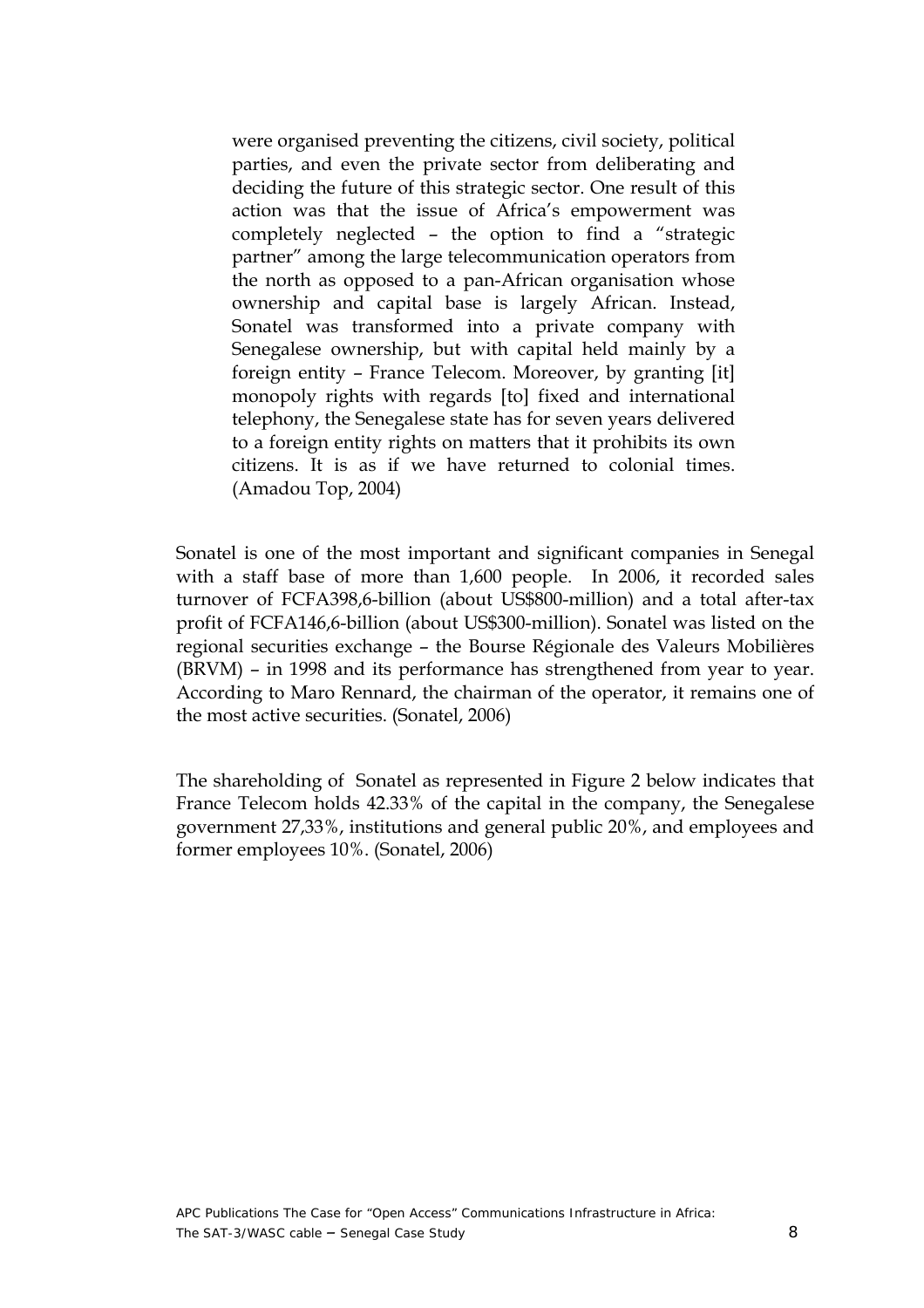<span id="page-8-0"></span>

**Figure 2: Sonatel shareholding structure** 

Until 1998, Sonatel was the only telecommunications operator in Senegal. However, in April 1999, Sentel, a subsidiary of Millicom International Cellular (MIC), was granted a licence to provide cellular telephony. In October 2000, the (Wade) government probed Sentel's licence, which had been granted during the administration of Abdou Diouf, the second president of Senegal. Key areas of contention were Sentel's alleged noncompliance with the terms of its licence, including low levels of investment, failures in terms of quality and coverage of its network, absence of information relating to financial and technical management of its licence, and a debt of FCFA579-million (about US\$1.2-million) owed to the state. Sentel had remarked at the time that it had "satisfied all its obligations in accordance with the licence", and that "all the evidence was transmitted on time to the authorities contrary to the allegations made". The probe was eventually resolved via a 'private' arrangement and Sentel continued its activities normally (Osiris, 2005). Amongst things, it is claimed that the cost of the licence to Sentel was below its value.

Senegal enjoyed relatively good telephonic infrastructure prior to the implementation of SAT-3/WASC. At the beginning of 2002, the country was already connected to Atlantis-2 – a fibre-optic cable initiated in 1997 and inaugurated in May 2000. Atlantis-2 connects South America to Europe, passing through Cape Verde and Senegal. It cost a total of €370-million (US\$457-million), and is owned by a consortium of operators, among them Embratel, a Brazilian operator with the largest investment of  $\epsilon$ 100-million, and Sonatel with  $\epsilon$ 10-million. Atlantis-2 offers 5Gb/s out of two pairs of optical fibres, 2,5Gb/s apiece. This permitted Sonatel a 45Mb/s link to France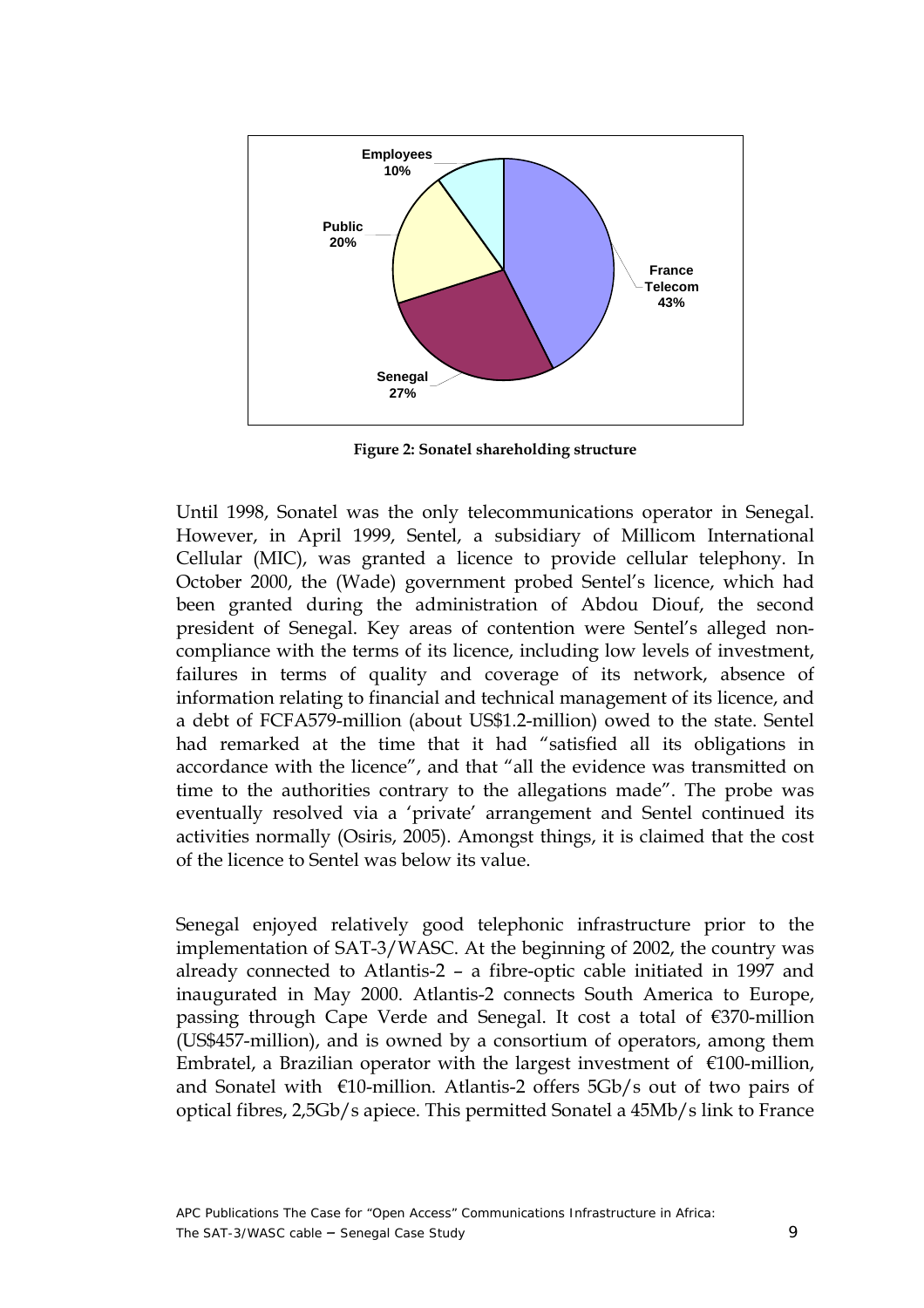<span id="page-9-0"></span>(the equivalent of 240,000 simultaneous telephone communications). Atlantis-2 succeeded Atlantis-1, which was an analogue cable launched in 1982. There were also other submarine cables such as Antinea and Fraternity. Antinea, installed in 1977, connected Dakar to Casablanca with 640 circuits including 160 linked to Sonatel. Fraternity, installed in 1978, connected Dakar to Abidjan with 480 circuits, including 56 linked to Sonatel. Fraternity and Antinea were also analogue cables. Prior to SAT-3/WASC, there were and still exist satellite earth stations situated in Gandoul, with two large antennas, 1186 circuits and concurrent Intermediate Data Rate (IDR) connections.

| <b>Technical index card: Atlantis-2</b> |                                                                                                                                                                                            |  |
|-----------------------------------------|--------------------------------------------------------------------------------------------------------------------------------------------------------------------------------------------|--|
| Project date                            | 1997                                                                                                                                                                                       |  |
| Initiator                               | Embratel                                                                                                                                                                                   |  |
| Cost                                    | €370-million                                                                                                                                                                               |  |
| Commission date                         | May 2000                                                                                                                                                                                   |  |
| Points d'atterrissage                   | Las Toninas (Argentine), Rio de Janeiro<br>(Brazil), Fortaleza (Brazil), Dakar<br>(Senegal), Praia (Cap Vert), Medano<br>(Icanary Island), Madère, Conil (Spain) et<br>Lisbonne (Portugal) |  |
| Cable length                            | 12,000 km                                                                                                                                                                                  |  |
| Cable supplier                          | Alcatel, Pirelli, Cable and Systems                                                                                                                                                        |  |
| Technology                              | <b>WDM</b>                                                                                                                                                                                 |  |
| Flow                                    | Five Gb/s upgraded to 20 Gb/s                                                                                                                                                              |  |
| Financement                             | Individual investment, non public                                                                                                                                                          |  |
| Participants                            | Telintar, Embratel, Sonatel, Cabo Verde<br>Telecom, Telefónica, Marconi, Telecom<br>Italia, FranceTelecom, DeutscheTelekom.                                                                |  |
| Table 1: Atlantis-2 index card          |                                                                                                                                                                                            |  |

**Source: (C. Brun, 2000)** 

In 1999, Senegal's total bandwidth capacity was 2.048Mb/s (in addition to a 64Kb/s initial connection in 1996, the year in which the internet was introduced to the general public). There was no significant bandwidth improvement between 1997 and 1998. The capacity at this time was 1.024 Gb/s (plus the 64Kb/s initial bandwidth). This period marked the beginning of advocacy by Internet pressure groups, who approached Sonatel, the only telecommunications service provider at the time, about the constraints and limiting effects that the total existing bandwidth capacity offered. According to Métissanaca, the first West African-based Internet cyber-café, "Sonatel/France Telecom [had] imposed a cap on Senegal's total bandwidth capacity to a maximum of 2Mb/s" (M. Mavros, 2002). This contributed to Métissanaca's inability to supply the total bandwidth demand for its clients.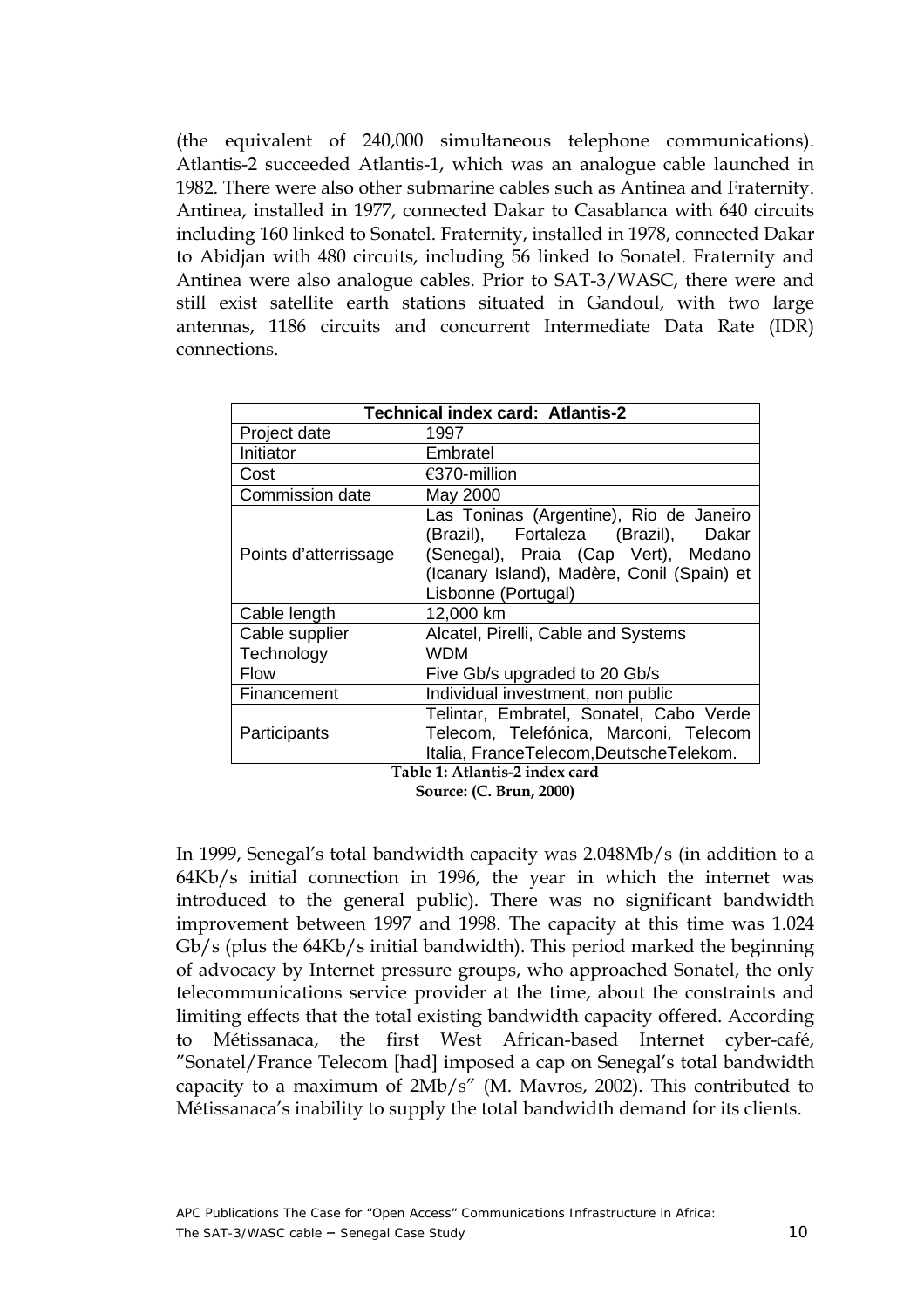In 2002, before the inauguration of the SAT-3/WASC services, there were 215,000 fixed-line subscriptions, 550,000 mobile phone subscriptions (for both operators, Sonatel and Sentel) and about 13,000 Internet subscriptions with very low bandwidth. The telephone tariffs were between FCFA1,000 (US\$1.9) and FCFA1,500 (US\$2.8) for three minutes of peak-period international call time depending on the destinations, and between FCFA500 (US\$0.95) and FCFA800 (US\$1.5) during off-peak hours. The cost of Internet access for 20 hours of connection was approximately FCFA6,000-7,000 (US\$12.45) prior to Asymmetric Digital Subscriber Line (ADSL) services, which were nonexistent at the time (ADSL services were introduced in January 2003, after the commissioning of SAT-3/WASC).

Today, in 2007, five years after SAT-3/WASC, there are 283,000 fixed-line subscriptions, 3,500,000 mobile phone subscriptions, more than 20,000 individual Internet subscriptions, with the majority ADSL connections. Telephone tariffs are FCFA450 (US\$0.84) for three minutes of peak-period international call and FCFA400 (US\$0.74) for three minutes during off-peak time. All call costs are charged at the same rate to all international destinations without discrimination. One month unbounded 512Kb/s ADSL link costs less than FCFA15,000 (US\$30).

The Internet subscription rate did not experience significant growth between both periods (there were approximately 7,000 additional subscriptions post-2002). A number of factors may have contributed to this slow growth rate. The cost of acquiring a computer was largely beyond the reach of the average Senegalese. At the same time, ADSL, being a relatively new technology, had to 'win' the favour of dial-up users, which, to an extent, met their Internet requirements. Moreover, the cost of the ADSL services for one month on the surface appeared double the usual monthly 20 hours Internet access, which was otherwise sufficient for the average dial-up home user. ADSL's 20,000 individual subscriptions were mostly new users acquired fresh from the market.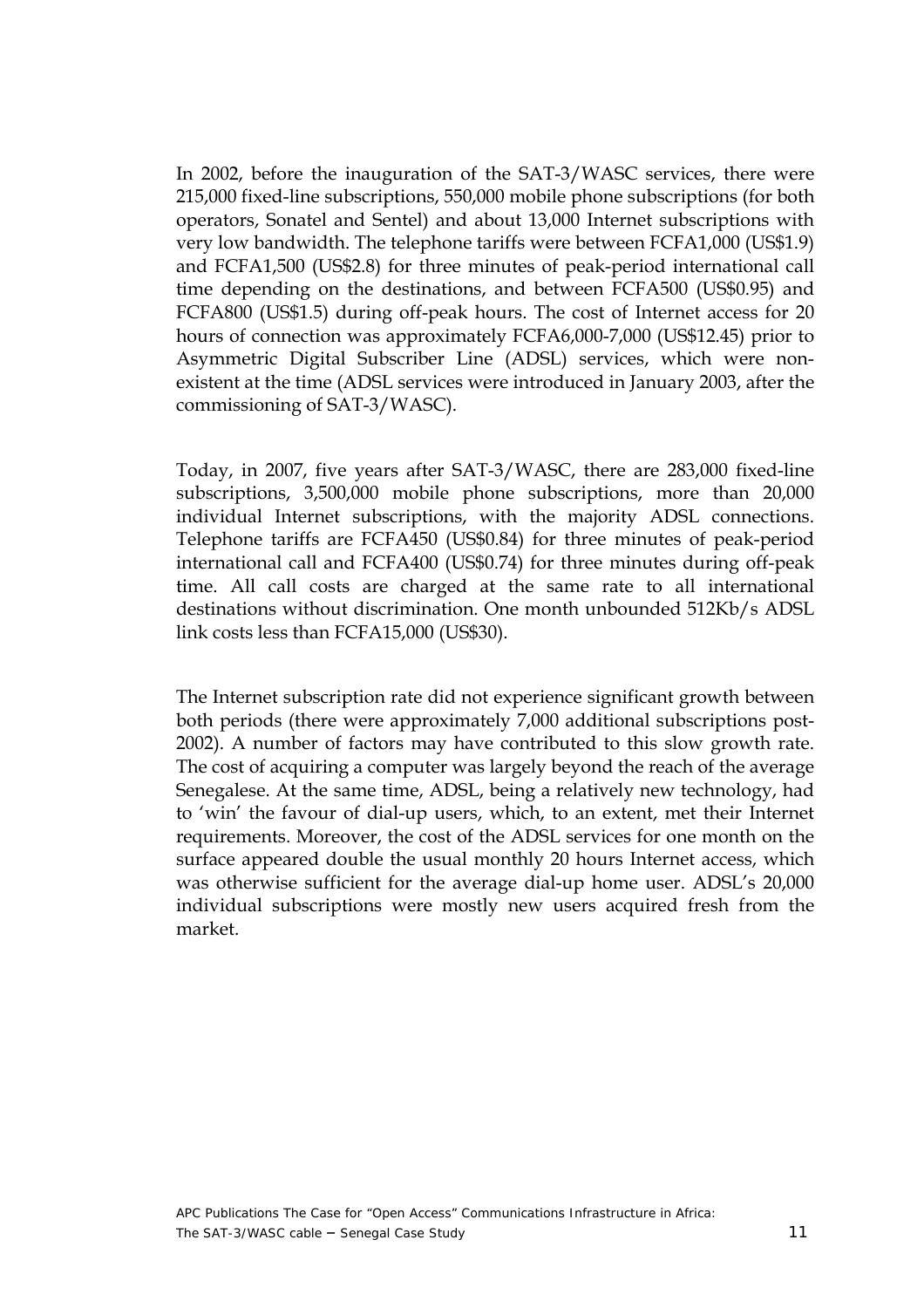<span id="page-11-0"></span>

|                                     | <b>Pre SAT-</b><br>3/WASC<br>(Before 2002)                 | <b>Post SAT-3/WASC</b><br>(After 2002) |
|-------------------------------------|------------------------------------------------------------|----------------------------------------|
| Fixed line                          | 215,000                                                    | 283,000                                |
| Mobile phones                       | 550,000                                                    | 3,500,000                              |
| Internet                            | 13,000                                                     | 20,000                                 |
| Phone tariff                        | US\$1.9-2.8 (Peak time)                                    | 0.84 (peak time)                       |
|                                     | US\$0.95-1.5 (off peak)                                    | US\$0.74 (off peak)                    |
| One month<br>Internet<br>connection | US\$418.32 (charged at US\$25.00<br>US\$12.45/20hrs/month) |                                        |

**Table 2: Situation report pre- and post-2002** 

### **2.3 History of the SAT-3/WASC cable in Senegal**

France Telecom is one of the major investors in SAT-3/WASC with an investment of US\$96-million, 15% of the total US\$640-million cost of SAT-3/WASC (Rédac-Info, 2002). This investment incorporated the needs of France Telecom and those of its acquisitions Sonatel, Côte d'Ivoire Telecom and Mauritius Telecom. Sonatel is one of the 36 member SAT-3/WASC consortium.

Aïssatou Dieng, Sonatel's Director of Operators and International Operations, mentioned in personal communications (May 2007) that the discussions for the implementation of SAT-3/WASC started in 1994. She also insists that SAT-3/WASC is not a monopoly:

Contrary to popular belief and 'strictly speaking', there is no monopoly situation with SAT-3/WASC. SAT-3/WASC is a consortium of telecommunications companies which gathered at a given time (and after several meetings) decided to construct a cable that will facilitate communication. Each company expressed its needs, relative to its target objectives of telephone calls, Internet bandwidth, etc. It was based on these needs that the total cost of construction was estimated, and a construction and maintenance agreement signed (CMA). One cannot speak of the cable as a monopoly or even talk of an end of monopoly when the contract permits access by operators as needed. [The agreement] respects the national telecommunication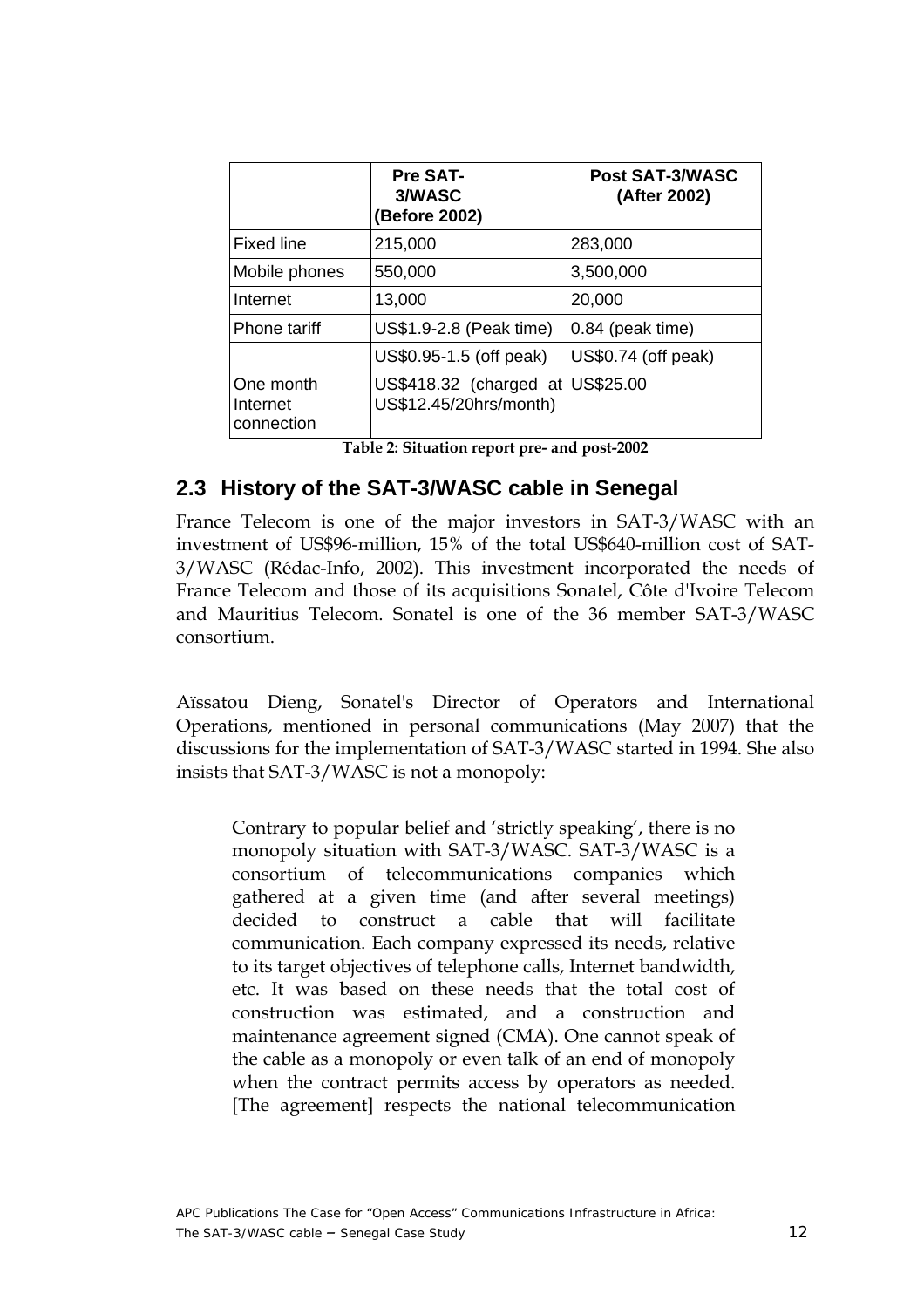legislations: If in a country, there is a global operator [operating] international[ly] it can have access to the cable, by addressing its needs through Sonatel (for Senegal), or by addressing itself to the administrator of the cable on the [agreement] plan of the consortium.

While in principle this alludes to a spirit of cooperation, in practice what occurs are de-facto monopolies in each country with a landing station.

The construction of SAT-3/WASC was spread over two years. According to the financial agreement, the cost of the landing point to Senegal was US\$24 million. Maintenance costs were distributed annually to each participant and according to the level of their shareholding. Maintenance is carried out by cable-laying ships which are responsible for very precise maintenance zones in the ocean. For SAT-3/WASC, there are five such cable-laying ships from the North Atlantic up to 2000 km south of Dakar. There are also a certain number of ports which have warehouses of cable reserves in case of breakdowns. Dakar is one of the cable reserve ports, along with Brest, Vigo, Las Palmas, and a number of others.

International access in Senegal is still dominated by Sonatel. It is the only company that offers connectivity to international bandwidth. At a media briefing in May 2006 (S. Niang, 2006a), Saër Niang, Director of Human Resource and Regulation at Sentel, deplored the monopoly status enjoyed by Sonatel. According to him, the estimated market value of international access in Senegal is US\$140-million (with a potential of US\$187-million) which all accrues solely to Sonatel. Presently, Sentel pays royalty to Sonatel for all international calls from its mobile network (S. Niang, 2006b). In addition, all Internet Service Providers (ISPs) are obliged to pass their international traffic through Sonatel. In a study conducted in 2005, Osiris's Olivier Sagna noted that despite the government's announced intention to liberalise the telecommunication sector and allow other operators to provide fixed-line and international access, no major change has taken place in the sector (Olivier Sagna, 2005). This remains true today, as plans to license a Second National Operator (SNO) appear to have stalled.[2](#page-12-0)

 $\overline{a}$ 

<span id="page-12-0"></span><sup>2</sup> However, the Council of Ministers in April 2007 mentioned that a Saudi group expressed interest to acquire a mobile telephony licence. This interest was also expressed by the China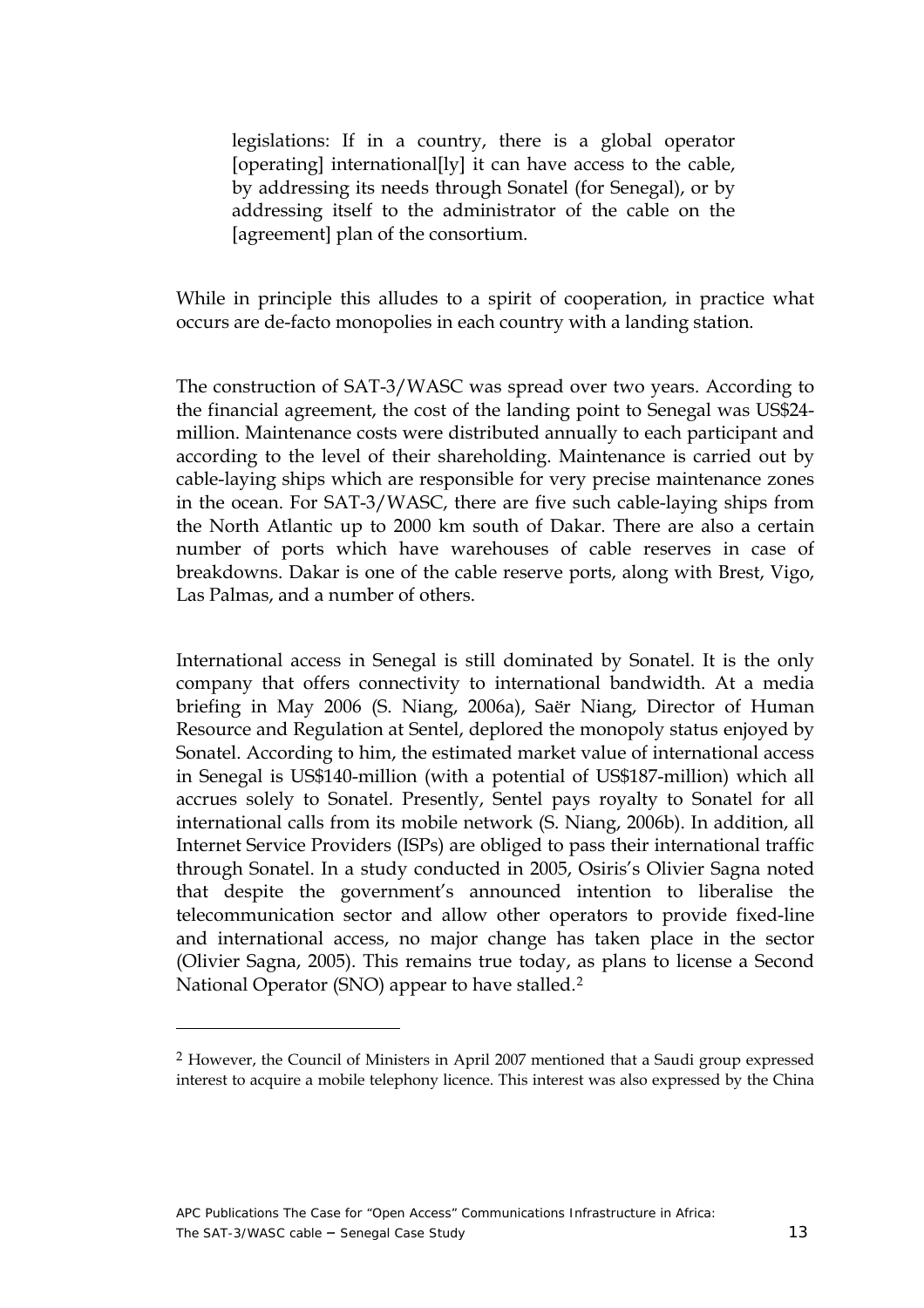## <span id="page-13-0"></span>**2.4 The impact of SAT-3/WASC in Senegal**

Quite clearly, Senegal has made significant inroads into establishing accessible telecommunication infrastructure with the associated benefits for the general population. Internet cafés (telecentres) dot every street corner of Dakar where a large population of the country reside. Mobile phones are also in abundance. International call costs have been standardized irrespective of distance or destination, making international calls more affordable for many citizens. Broadband is available with ADSL, even though the process of connecting could take weeks.

Senegal also delivers connectivity to its neighbouring countries. Mali, The Gambia, Guinea Bissau, and Mauritania access international bandwidth through the Dakar SAT-3/WASC landing station. Internal country fibre backbone has been developed in most of these countries to permit them to connect and further extend the connectivity to their citizens. However, the connectivity costs between these countries are high and largely restrictive, even though the respective telecommunication agencies consulted during this study have applauded the rather 'cordial' relationship between them and their service provider, Sonatel.

The table below compares the current bandwidth capacity of a few of the SAT-3/WASC member countries to landlocked and non-consortium member countries. In the table Senegal currently has the highest capacity, even when compared to existing members of the consortium with direct access to a landing station (Benin, Cote d'Ivoire and Ghana). The table also indicates the weak level of international bandwidth capacity of countries without a landing station (Burkina Faso, Mali and Cape Verde).

 $\overline{a}$ 

Telecom Group (Jeune Afrique, 2007). Morocco Telecom and Telkom South Africa (SA) are also in the fray for some piece of the Senegalese telecom market. However, there are no official statements as to which of these companies will be awarded an SNO or third mobile operator licence.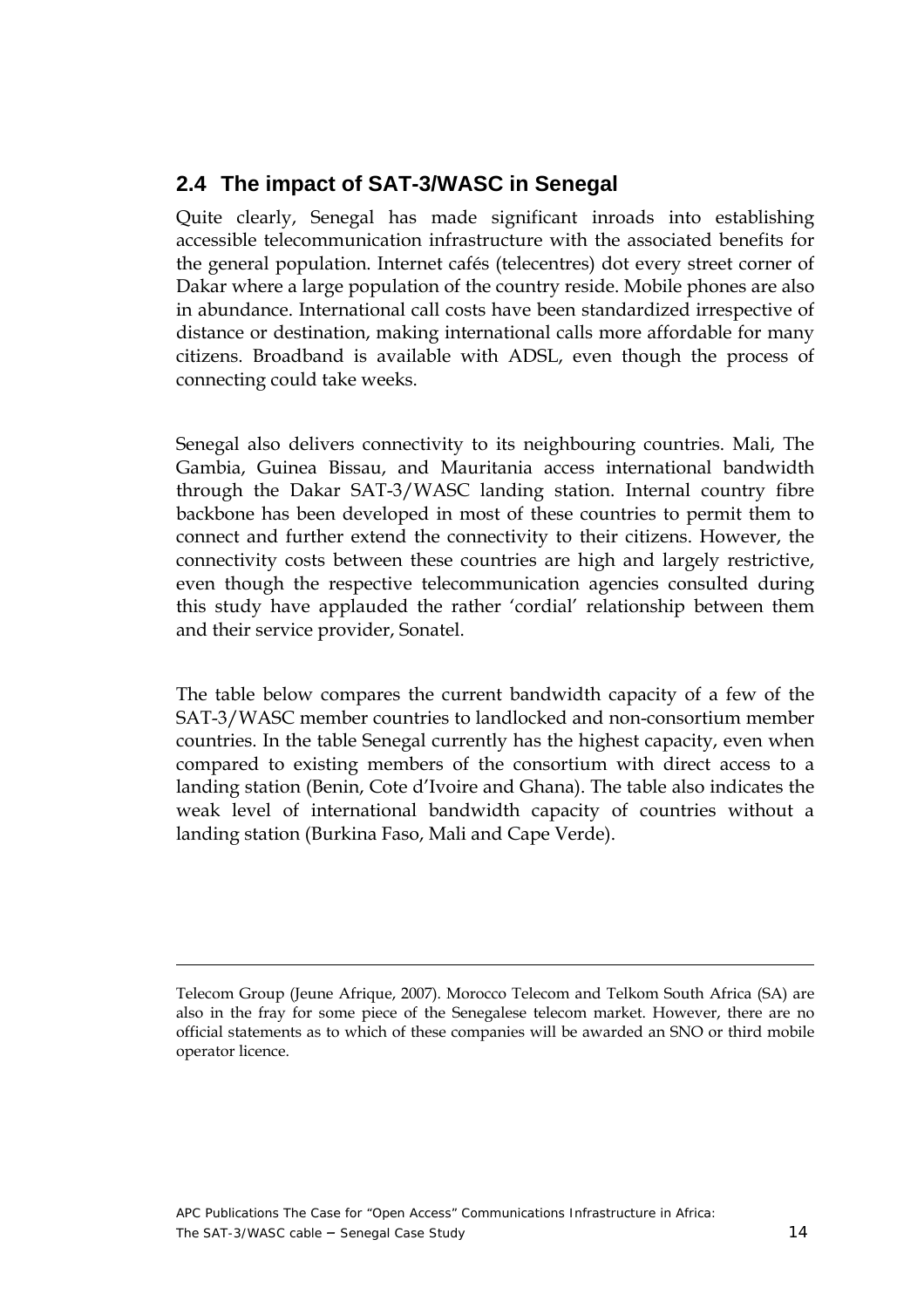<span id="page-14-0"></span>

| Country                | Total bandwidth<br>prior to SAT-<br>3/WASC | <b>Total bandwidth</b><br>since SAT-3/WASC | <b>Member of SAT-</b><br>3/WASC<br>consortium? |
|------------------------|--------------------------------------------|--------------------------------------------|------------------------------------------------|
| Senegal                | 42Mb/s                                     | 1,24Gb/s                                   | Yes                                            |
| <b>Benin</b>           | 2Mb/s                                      | 47Mb/s                                     | Yes                                            |
| Côte<br>d'Ivoire       | 33Mb/s                                     | 45Mb/s                                     | Yes                                            |
| Ghana                  | 4Mb/s                                      | 40Mb/s                                     | Yes                                            |
| <b>Burkina</b><br>Faso | 1Mb/s                                      | 12Mb/s                                     | <b>No</b>                                      |
| Mali                   | 1Mb/s                                      | 12Mb/s                                     | <b>No</b>                                      |
| Cape Verde             |                                            | 8Mb/s                                      | <b>No</b>                                      |

**Table 3: Bandwidth comparison of SAT-3/WASC countries** 

In an intervention by the European Social Forum, in November 2004, Philippe Drouot, the Director of Association Africa Computing, recalls that "landlocked countries have very weak bandwidth capacity because of their recourse to connections via satellite (VSAT) which European and American operators invoice at astronomical amounts". He raised the example of Sonatel, and described the total bandwidth to Niger as equivalent to the total capacity of four ADSL subscribers in Senegal (Grenouille, 2004).

The bandwidth evolution in Senegal resulted in an increase in the quantity of bandwidth available per capita. It was only 3.8B/s in 2000, a couple of years prior to the inauguration of SAT-3/WASC. In 2002, the year of inauguration, it was 5.3B/s and two years after SAT-3/WASC, in 2004, it was 44B/s per capita. Today, in 2007, the bandwidth available per capita is 103B/s. This remains far behind countries with good bandwidth per capita such as Denmark (35Mb/s), the Netherlands (20Mb/s) and Sweden (17.5Mb/s), but well ahead of the majority of most African countries.

However, total bandwidth in Senegal has progressively increased from 42Mb/s, in May 2002, the time of the launch of SAT-3/WASC, to 1024Gb/s in 2007, five years after inauguration of SAT-3/WASC. As of June 2003, bandwidth had increased from 42Mb/s to 53Mb/s and then to 90Mb/s a few months later. It increased by over 3.5 times to 310Mb/s at the beginning of October 2003, and then to 445Mb/s a year after (October 22, 2004). By November 2004, it was 512Mb/s. The bandwidth has, as a result, been upgraded over 11 times between the inauguration of the cable and November 2004. The last upgrade, in October 2006, doubled capacity to 1.24Gb/s.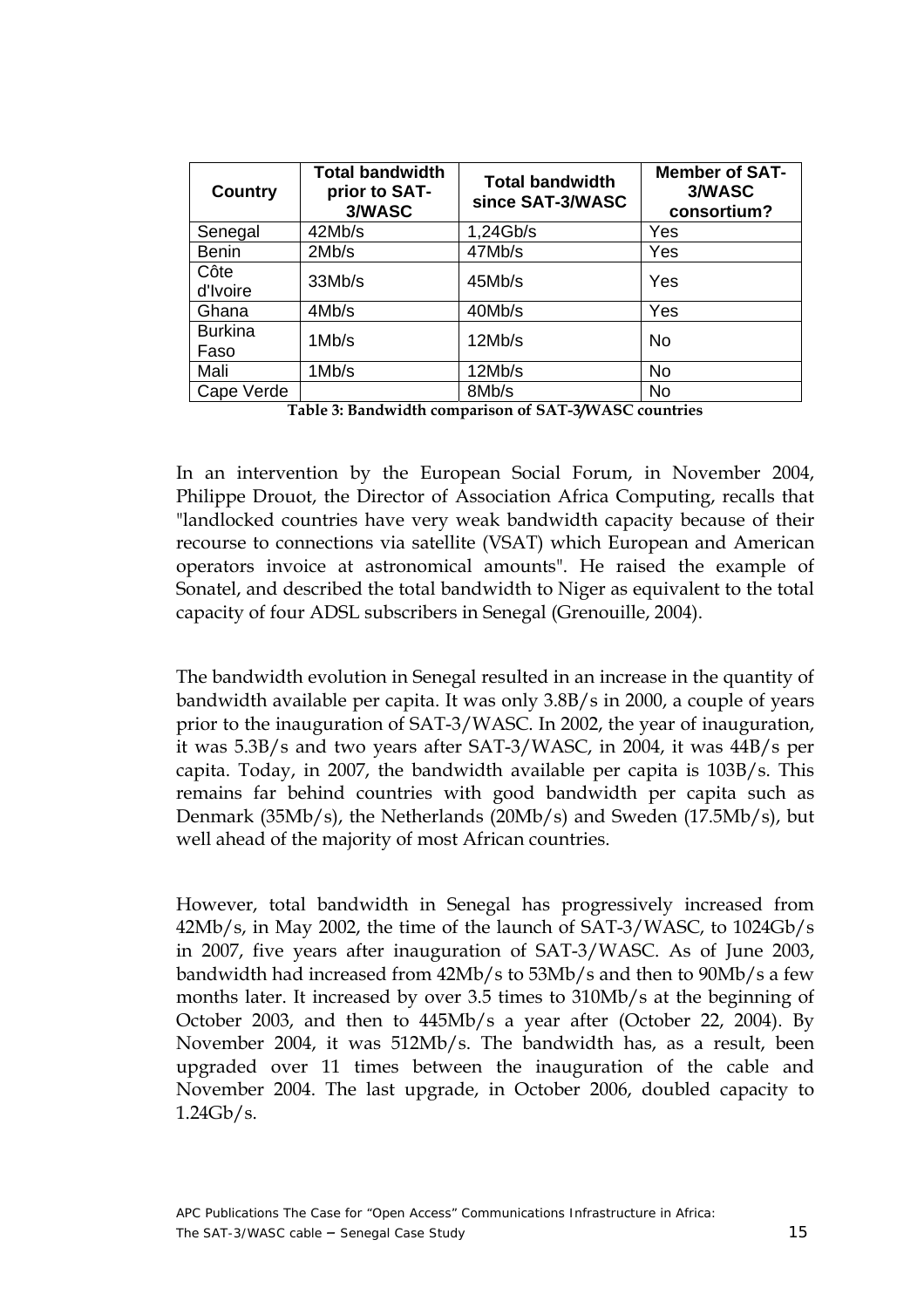Currently Sonatel offers 512Kb/s, 1024Kb/s and 2048Kb/s ADSL connections and the cost of access has reduced over time.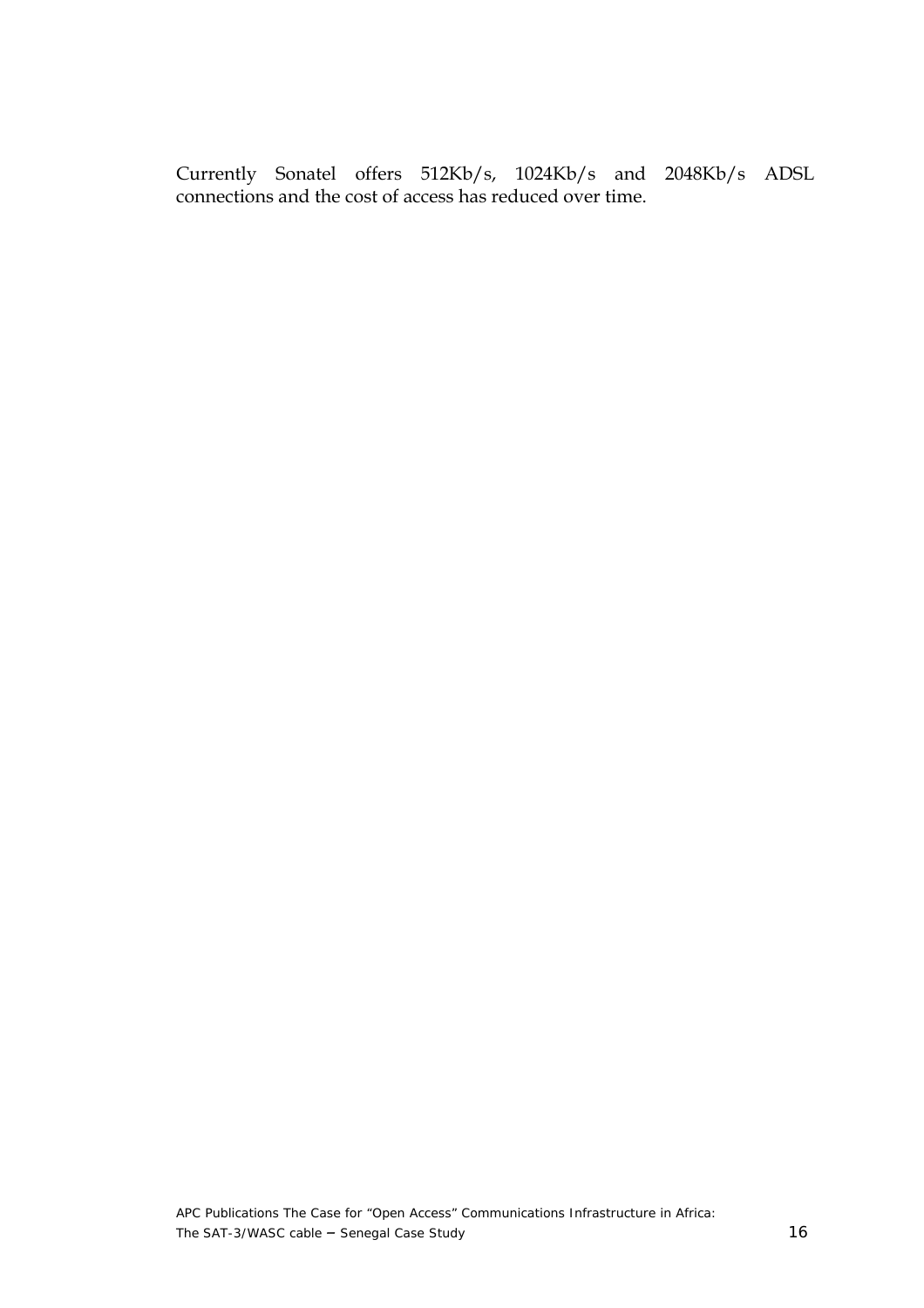## <span id="page-16-0"></span>**3 Performance indicators – successes and failures**

Senegal's focus on developing its telecommunictions sector is due to the political will of the Wade administration. President Wade has ensured that technology and telecommunications is often referred to in the country's national development plans and has played a leading role in advancing technology at international levels, including setting up a digital solidarity fund at the World Summit on the Information Society in Geneva, to reduce the digital divide (DSF, 2003).

Senegal operates a five-year cycle development plan which is constantly being re-evaluated. The plans form the basis by which the public evaluates the government's development objectives. Historically, most of the objectives in the development plans are achieved within the stated period. As with previous plans, the current 10th cycle (for the period 2002-2007) development plan includes a section on ICTs.

The state's efforts in making the development plans available to the public may have been to stimulate a consultative process on issues of national importance. It seemed, however, that Sonatel's investment in the SAT-3/WASC consortium was not subject to any such public debate, and there are no records to indicate that fora were created to discuss this investment. However, decisions were made that resulted in monopolistic bias in favour of the incumbent as the sole owner and operator of the SAT-3/WASC asset.

The same applied to the recent re-branding of Sonatel, where there was little public debate beyond trade union discussions. The rebranding was largely criticized, especially by the telecommunication's trade unions. The decision in favour of rebranding was eventually made amidst very opaque circumstances. Ibrahima Konté, former secretary general of the national trade union of telecommunications workers, and a representative on the board of directors of Sonatel, described the introduction of the Orange brand as a "swindle." Although the negotiations were such that France Telecom bore all the expenses of the re-branding (technical expenses, advertising, etc.), Konté declared that it will be necessary to renegotiate in 2008. For instance, Sonatel is required to pay a management fee, whereas, according to Konté, this fee should not be a requirement. He argues that the sales turnover of the Alizé brand (now Orange), estimated at FCFA120-billion (about US\$224mllions), is an "accumulation of work from 1997 to date", and that it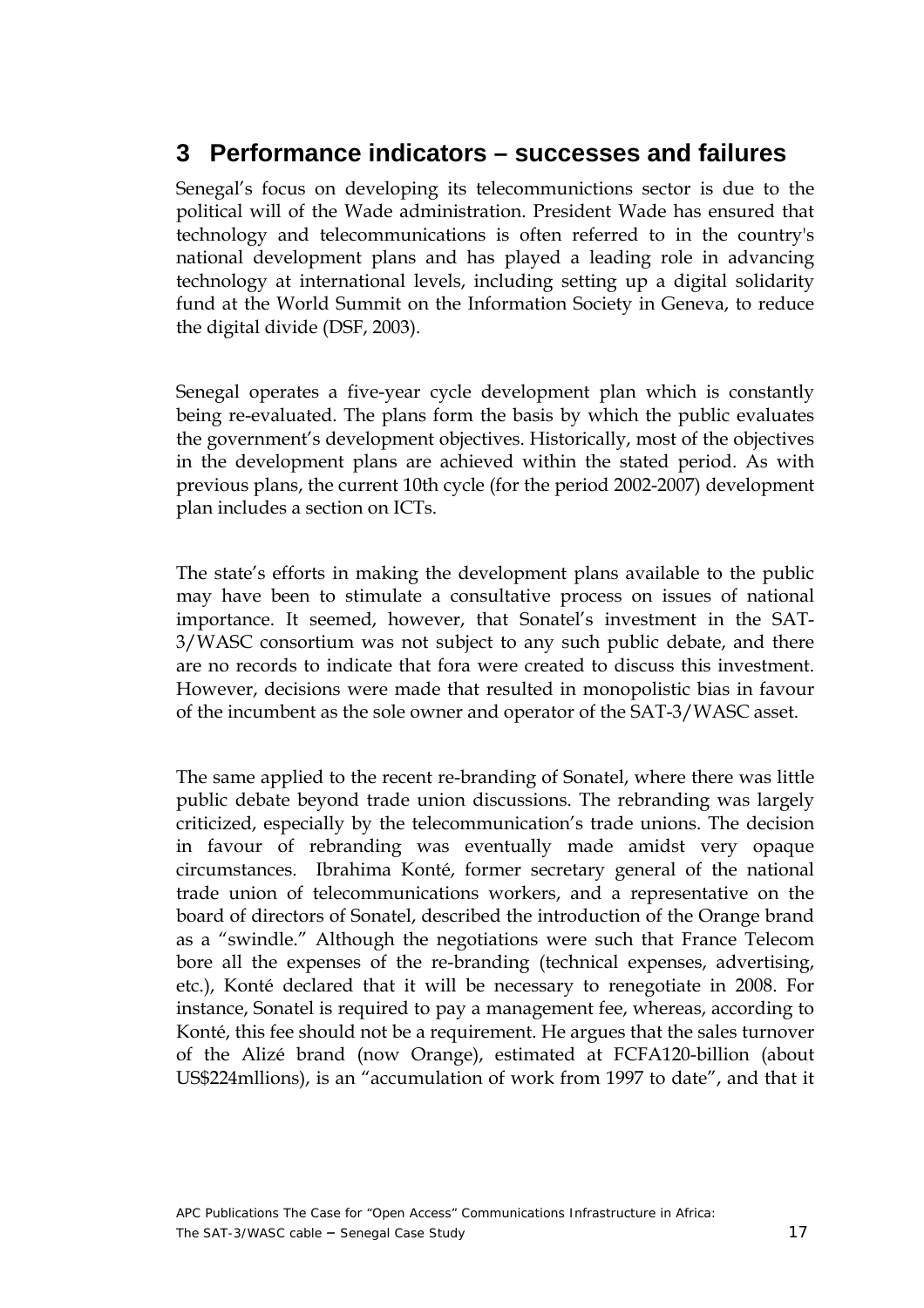<span id="page-17-0"></span>is just not fair to "remunerate somebody [else] on the basis of work towards which they did not make any historical contribution".

In November 2006 the Sonatel group adopted the Orange trademark of France Telecom, its major shareholder. From this period on all other brands of Sonatel (Alizé, Keurgui TV, Sentoo and even Ikatel, a mobile operator in Mali) were unified under the banner of the international Orange brand present in more than 150 countries. According to Sonatel, this change, which was opposed by trade unions from the start, aims at "making consumers alive [to] the best opportunities offered by the convergence of mobile, Internet and television through a single brand". The group also says it wants to "place at the disposal of the customers the most advanced technologies and services, and to simplify their lives".

However, in December 2005, at a meeting to decide the final trademark name with representatives of Sonatel, France Telecom, the state and workers, the national trade union of post office and telecommunications workers, SNTPT, refused the change, asserting that France Telecom did not have Sonatel's best interest at heart and that "we are with a multinational which only…considers [Sonatel] a milking cow, because it requires that 1.6% of the sales turnover of Sonatel goes to France Telecom after the establishment of the Orange brand, a sum equivalent to FCFA5-billion of our resources." (Le Quotidien, 2005a) Later, the director general of Sonatel, Sheik Tidiane Mbaye, disputed the FCFA5-billion royalty announced by the trade unions, explaining that the royalty would actually be only FCFA1.6-billion. The December meeting then decided to contract the services of international consultants to continue to study the case and to examine the advantages and disadvantages of the adoption of the brand name. All that, however, perhaps did nothing but delay the name change process since, finally, the group adopted the Orange brand with slight concessions to trade unions. It is unclear how an agreement was reached. (APS, 2006)

**Box 1: Sonatel becomes Orange** 

### **3.1 Subscription, usage and capacity utilization**

The rapid increase of Senegal's total bandwidth over a short period of time since the implementation of SAT-3/WASC indicates either the need to meet bandwidth demands or an anticipation of projected future needs. Whatever the case might be, it seems that the current bandwidth capacity (as at the last upgrade) has enabled services to be extended to several other neighbouring countries, including Mali and Guinea Bissau. Currently, Ikatel routes most of its mobile phone traffic through Sonatel in line with the Orange agreement.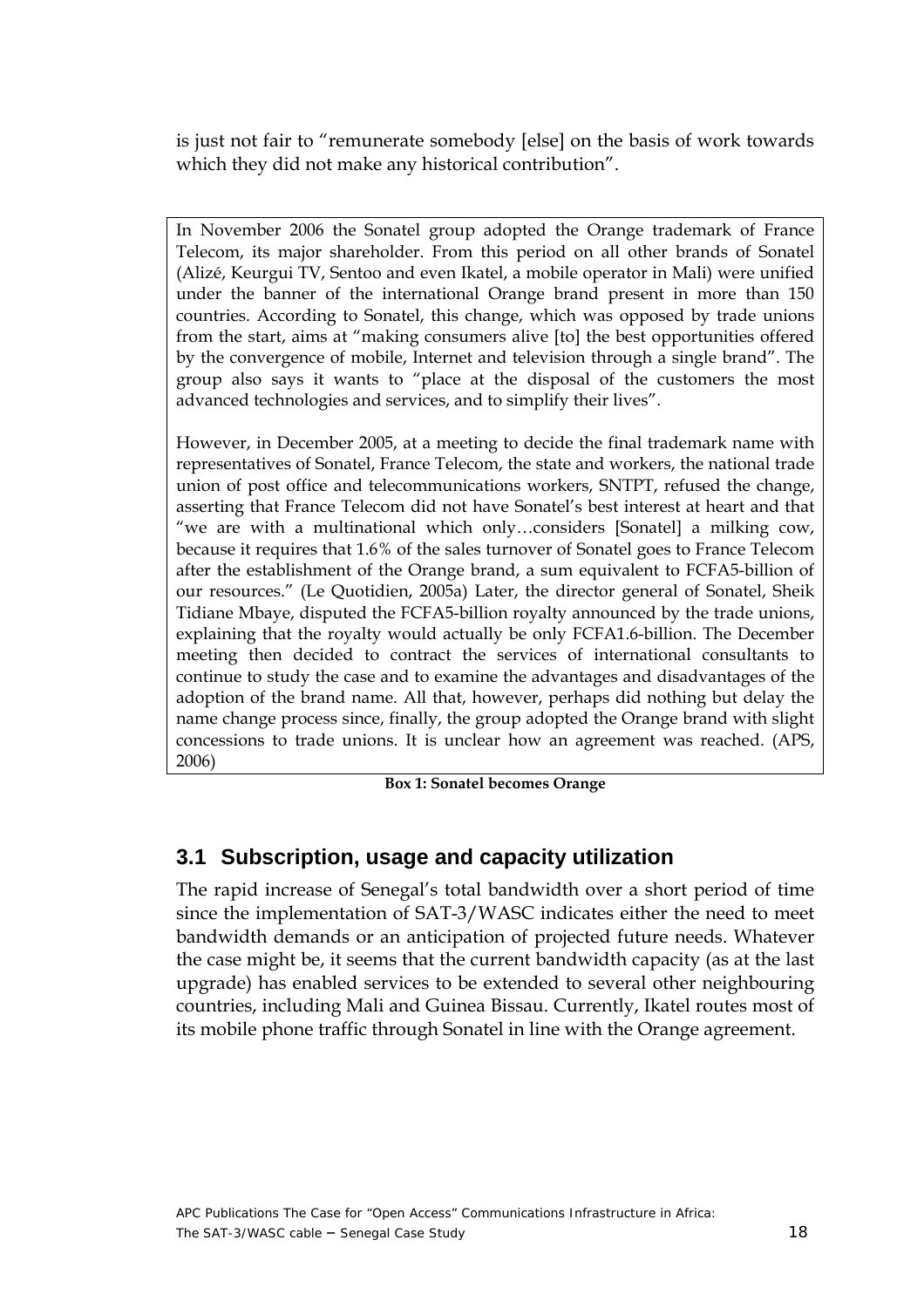<span id="page-18-0"></span>Growth in fixed lines has increased considerably (by about 176%) from 160,000 subscribers of residential and business telephones three years prior to SAT-3/WASC, to 283,000 subscribers three years later.

Mobile phones subscriptions have grown exponentially by over 4,000%; from 84,000 subscriptions three years prior to SAT-3/WASC to over 3.5-million subscribers in 2007. Telecentres have also increased in number, from 7,000 in 2001 to over 18,500 in 2007. Telecentres can be found on every street corner of the major cities, and in certain rural areas, and they offer local phone calls at FCFA65/unit (US\$0.13).

| <b>Fixed phone</b>             |                                                    |  |  |
|--------------------------------|----------------------------------------------------|--|--|
| Number of operators            | 1 (Sonatel)                                        |  |  |
| Number of contracts            | 283.000 (Jan 2007)                                 |  |  |
| Number of public lines         | 16.251                                             |  |  |
| Number of telecentres          | 7 000 (for 17,000 phone lines, year 2007)          |  |  |
| International calls            | 130 FCFA/min (0800 to 1800) - US\$ 0.24/minute     |  |  |
|                                | 150 FCFA/min (0800-2300 and 0700h to 8h) - US\$    |  |  |
|                                | 0.28/min                                           |  |  |
|                                | 100 FCFA/min (de 23 h à 8 h) - US\$ 0.19/minute    |  |  |
| <b>Mobile phone</b>            |                                                    |  |  |
| Number of operators            | 2 (Sonatel and Sentel)                             |  |  |
|                                | 3,500,000, including 2,275,000 for Sonatel<br>(Jan |  |  |
| Number of contracts            | 2007) and 1,225,000 for Sentel                     |  |  |
| International calls by Sentel  | 240 FCFA/minute (US\$ 0.45/minute)                 |  |  |
| International calls by Sonatel | 200 FCFA/minute (US\$ 0.38/minute)                 |  |  |

**Table 4: Fixed and mobile services: basic data** 

The start of SAT-3/WASC services coincided with the development of a number of Internet services, in particular call centres, telemarketing and remote data entry centres, which require a considerable amount of bandwidth for their operations. It is undoubtedly the availability of SAT-3/WASC that has catalysed the development of these services.

According to Dieng, Sonatel utilises most of the capacity on SAT-3/WASC and the last two cable upgrades were necessary to meet new and general increases in demand. The most recent cable upgrade was in 2006. Given the current growth in demand, it is anticipated that more infrastructure may be required within the next 10 years. The traditional lifespan of the cable is approximately 25 years. But with the rapid rate of advancement in technology, this tends to be shorter. Dieng postulates that due to obsolescence of the cable and the high maintenance cost, most telecoms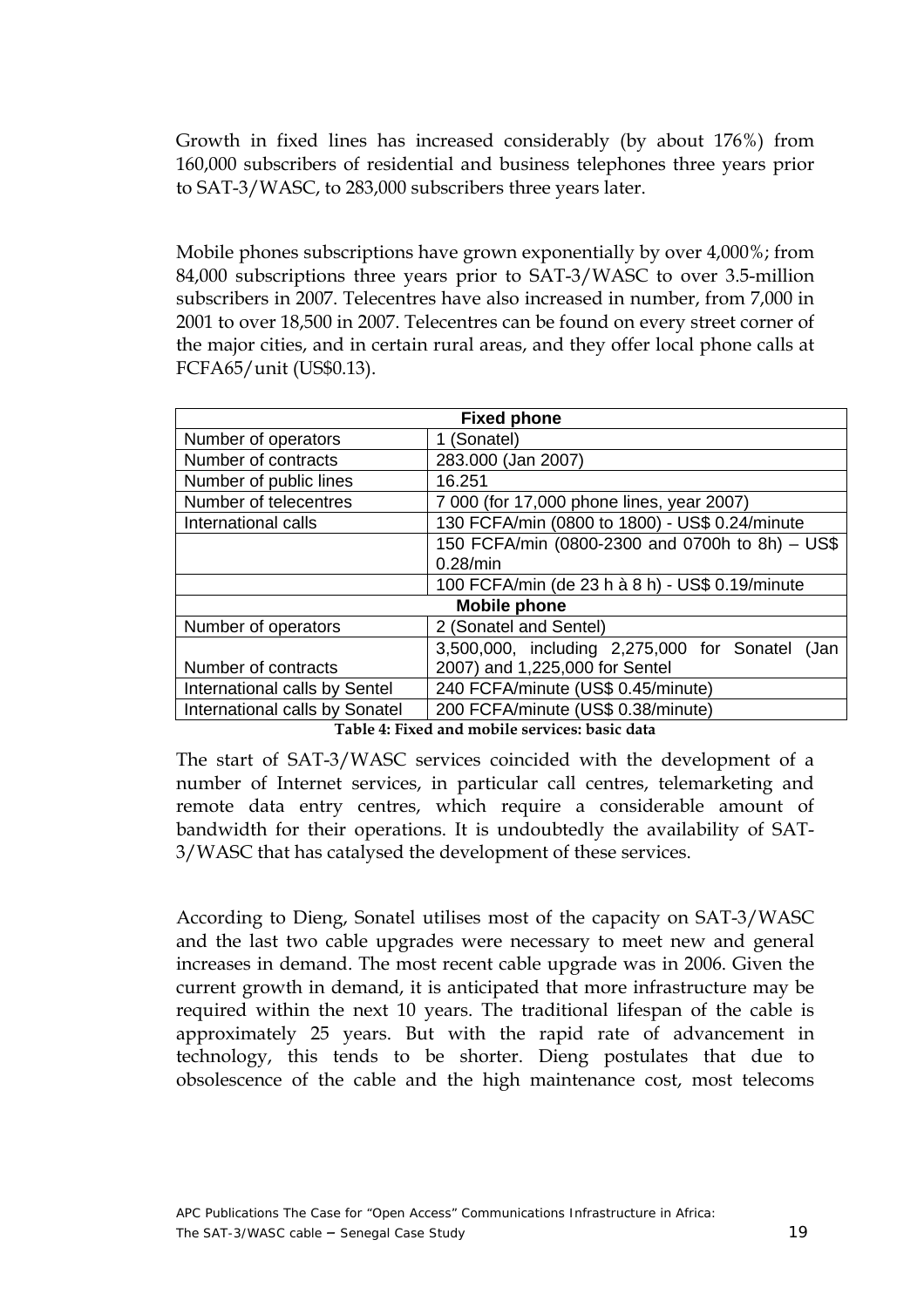<span id="page-19-0"></span>operators would prefer to invest in new cable infrastructure, integrating new technologies.

Generally, SAT-3/WASC has made it possible for Senegal to make in-roads into universal access targets. Principal indicators, including the number of phone boxes or access points to the Internet per capita, the total percentage of fixed lines, and network coverage, have increased since the cable became operational. Currently, there are 267,000 fixed telephone lines (December 2005), 16,245 public lines and more than 22,000 telecentres (2004). In addition, the combined number of mobile subscribers (Sonatel and Sentel) is 3,500,000 (2007). These figures place Senegal in a good position compared to other West African countries; and, indeed, most African countries south of the Sahara.

| International bandwidth          | 1,24 Gb/s (since October 2006)     |
|----------------------------------|------------------------------------|
| Total number of leased lines     | 146                                |
| Total number of ISPs             | 13                                 |
| <b>Total Internet contracts</b>  | 20 000 (31 Dec 2005)               |
| <b>Total ADSL contracts</b>      | 18 000 (31 Dec 2005)               |
| Total Internet user base         | 200 000 (Figures by extrapolation) |
| Total declared '.sn' domains     | 1516 (Jan 2004)                    |
| Currently available online sites | 387 (Jan 2004, sites in .sn)       |
| Total Number of Internet access  |                                    |
| points                           | 150                                |

**Table 5: Internet: basic data** 

#### **3.1.1 Internal infrastructure: terrestrial cables**

In addition to the underwater cables and satellite network, Sonatel has a network of terrestrial cables which allow a direct connection with Mali and Mauritania (via fibre optic cable on the Manantali dam, managed by SOGEM, the electricity company of Mali, within the framework of a maintenance agreement), as well as regional radio-relay systems with Guinea financed by operators in both countries. Terrestrial cables between Senegal and Gambia and Guinea Bissau are also being developed.

### **3.2 Costs and tariffs**

The cost of access has reduced almost in direct proportion to increases in bandwidth capacity. Sonatel has offered a number of tariff reductions over the years, especially in its ADSL services. The cost for Internet access was reduced by 15% in February 2003 to US\$87 for ADSL 256. Further price reductions were experienced in May 2003, with the introduction of ADSL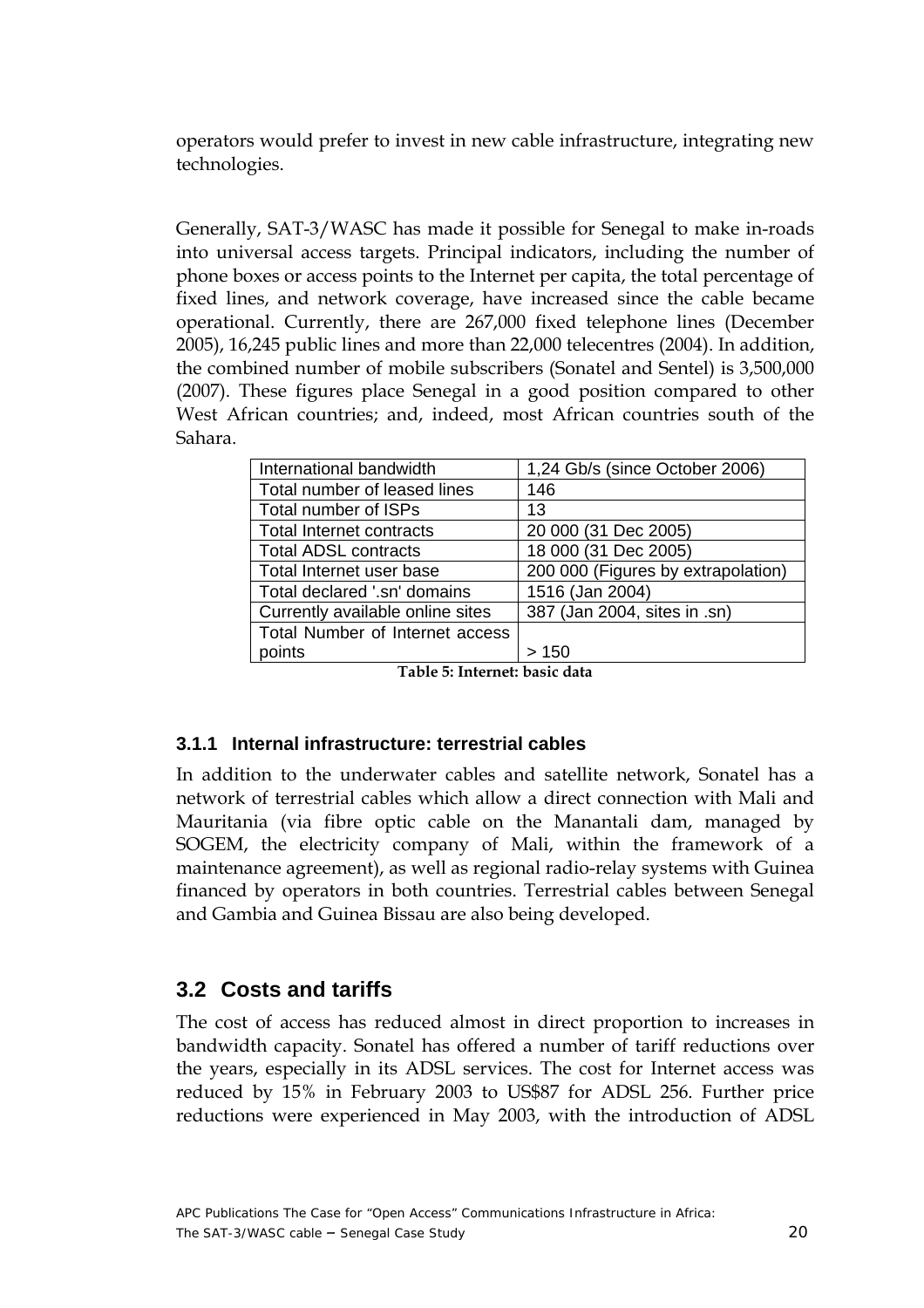<span id="page-20-0"></span>512Kb/s, and a tariff reduction of 48.7% on ADSL 256Kb/s. April 2004 saw another drop of 39% and a further 50% on the cost of ADSL 256-1024KB/s. There were other promotions in October 2004, and a lot more recently in May 2005, during which the following reductions occurred:

- Drop by 54% for ADSL 256Kb/s and 512Kb/s, and a tariff reduction of 49% on ADSL 1024Kb/s;
- Monthly subscription for 256Kb/s and 512Kb/s lines fell by 22% and 60% respectively;
- Drop by 74% on the monthly subscription for ADSL 1024Kb/s;
- Introduction of ADSL 2048Kb/s: a customer subscribing to 1024Kb/s can benefit from 2048Kb/s bandwidth while paying less than 44.70% of his/her invoice;
- Tariff for 512Kb/s made equivalent to cost of 256Kb/s.

In May 2006, price discounts of 30% were offered by Sonatel, and 20% by Sentel, for 1024Kb/s and 2048Kb/s. This particular price reduction raised the subscription rate to 20,000 ADSL subscribers from the previous listing of 18,000 (90% of Internet subscriptions) as at December 31, 2005.

The table below indicates the current price of ADSL as offered by Sonatel/Orange.

|                                                             | <b>Royalty - line</b> | <b>Royalty - ISP</b> | <b>Total</b> |
|-------------------------------------------------------------|-----------------------|----------------------|--------------|
| <b>ADSL 512</b>                                             | FCFA13,500            | FCFA6,400            | FCFA19,900   |
| <b>ADSL 1024</b>                                            | FCFA28,000            | FCFA11,200           | FCFA39,200   |
| <b>ADSL 2048</b>                                            | FCFA56,000            | FCFA16,000           | FCFA72,000   |
| Table 6: Current price of ADSL as offered by Sonatel/Orange |                       |                      |              |

**Note:** The cost of installation is payable only once at a amount of FCFA11,500 (US\$22) for ADSL 512, FCFA103,000 (US\$193) for ADSL 1024 and 2048

Price reductions were also experienced for international connections. In May 2002, price reductions of 47% for 64-128Kb/s and 58% for 256-2048Kb/s were offered on IP numbers. In April 2003, the cost of 64-128Kb/s was reduced by about 30%, 256Kb/s by 40%, and 512Kb/s and 2048Kb/s by 45%.

There were further price reductions of between 21-55% in November 2005 for 64, 128, 256, 512, 1024 and 2048Kb/s, from an initial price of FCFA450,000 (approximately US\$900). Price reductions were also noted on leased lines: a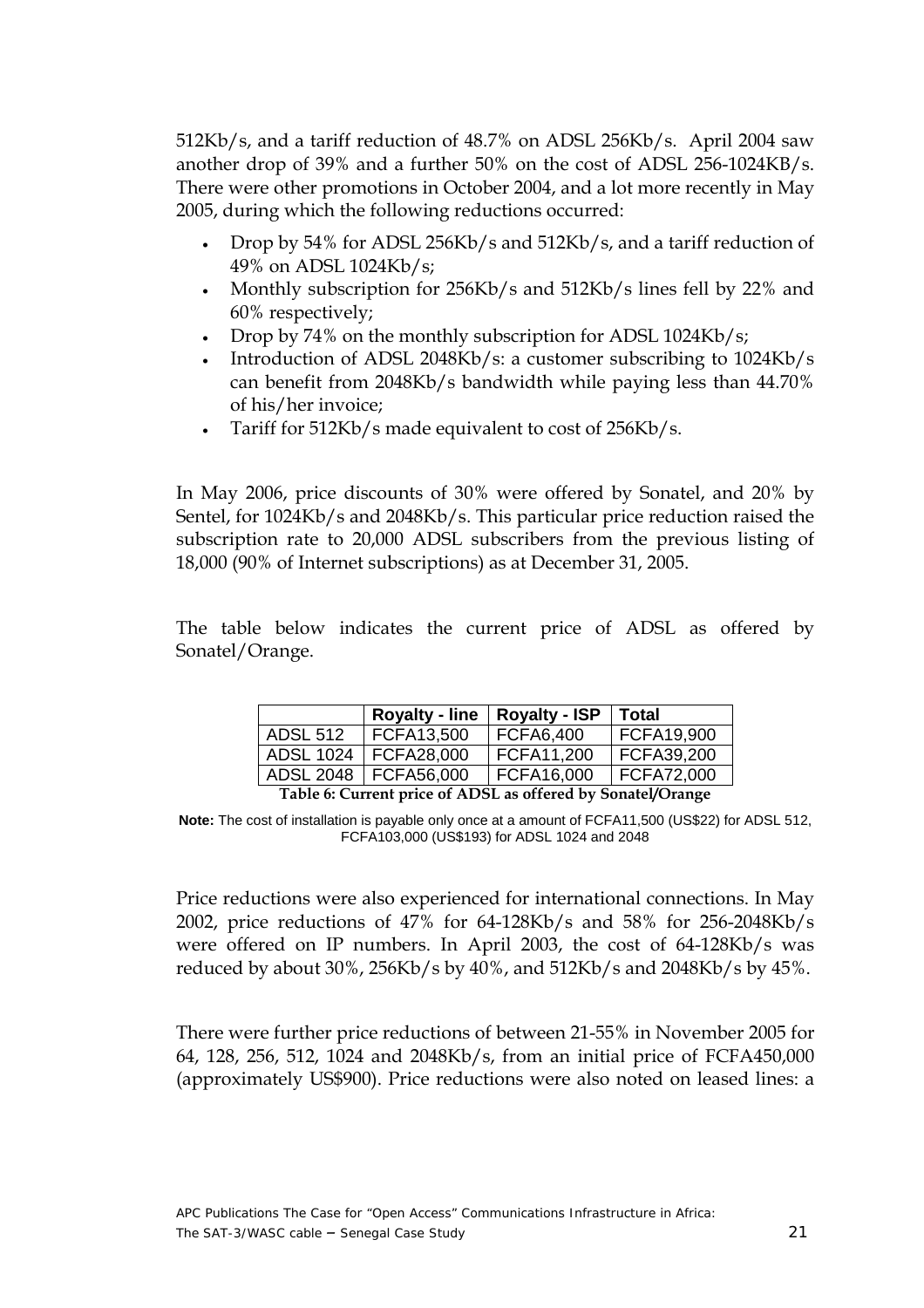<span id="page-21-0"></span>20% reduction for 64Kb/s, 25% for 128Kb/s and 256Kb/s, and 30% for 512 – 2048Kb/s.

It certainly could be said that the development and use of Voice over Internet Protocol (VoIP) contributed to the lowering of tariffs on international communications, perhaps contributing to the price reductions.

| May 2002          | 12% tariff reduction of phone calls outside of Africa                                               |  |  |
|-------------------|-----------------------------------------------------------------------------------------------------|--|--|
| <b>April 2003</b> | 15% tariff reduction during peak time                                                               |  |  |
| <b>June 2004</b>  | 33% tariff reduction and passage to a single tariff<br>irrespective of destination                  |  |  |
| May 2005          | 11% tariff reduction per minute in peak time; 6%<br>reduction in off-peak; 37% between 11pm and 8am |  |  |
|                   | 18% price reduction on international calls and                                                      |  |  |
| May 2006          | harmonization of times                                                                              |  |  |

 **Table 7: Reductions in international tariffs** 

National communications also underwent price reductions, although to a lesser extent than experienced by international services. For example, in May 2005, Sonatel offered a 23% reduction on fixed-to-mobile calls, and 6-23% on mobile-to-mobile, depending on distance. In May 2006, there was a further reduction of up to 14% for mobile-to-mobile during peak time. These price reductions were mostly offered by Sonatel, the monopoly owner of the SAT-3/WASC facility; but Sentel has also offered some impressive price reductions.

Interconnection rates and conventions have also been modified; first between Sonatel and Sentel (modified on July 19, 2005), and then between Sonatel and Sonatel Mobile (July 23, 2005). These modifications were promoted by changes in mobile termination taxes and tariffs for external calls coming from outside Senegal. However, the tariffs for routing community traffic services remained unchanged.

#### **3.2.1 Comparison of ADSL costs and international communications**

Orange (the umbrella organisation for Sonatel and Ikatel), offers connections in Mali via ADSL services launched in September 2006. ADSL 128Kb/s costs US\$43 per month, compared to US\$38 per month in Senegal for ADSL 518Kb/s – twice the capacity. International communications are zoned in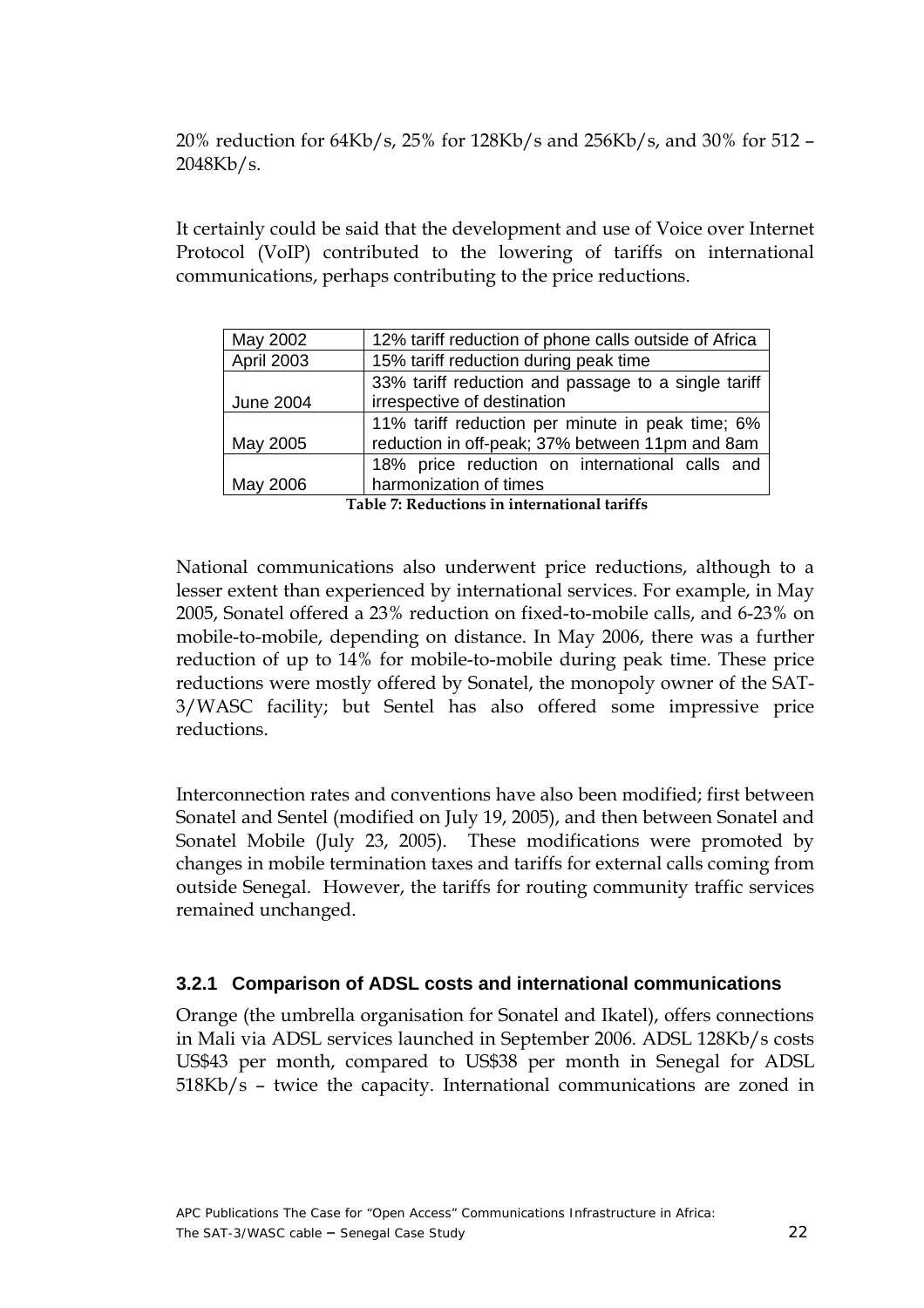<span id="page-22-0"></span>Mali, costing US\$0.28/minute for calls to Zone 1 (African countries)<sup>[3](#page-22-1)</sup> and US\$0.37/minute for calls to Zone 2 (rest of the world).

| <b>Call Origin</b>                                     | Sonatel (mobile)                                                                                                          | Sentel (mobile)                                                           | <b>Sonatel fixed-line</b>                               |
|--------------------------------------------------------|---------------------------------------------------------------------------------------------------------------------------|---------------------------------------------------------------------------|---------------------------------------------------------|
| Alizé (now<br>orange)                                  |                                                                                                                           | $HP = 63$ FCFA (0.13)<br>US\$)<br>$HC = 44.1$ FCFA                        |                                                         |
| Sentel (now<br>Tigo)                                   | FCFA63<br>HP<br>$=$ $-$<br>(US\$0.13)<br>$HC = FCFA44,1$<br>(US\$0.09)                                                    | $(0.09$ US\$)                                                             | $=$ FCFA<br>HP -<br>63<br>(US\$0.13)<br>$HC = FCFA44,1$ |
| Local (Sonatel)                                        | $HP = FCFA23,6 (US$0.044)$<br>$HC = FCFA14,8 (US$0.027)$                                                                  |                                                                           |                                                         |
| Simple transit<br>(Sonatel)                            | $HP = FCFA52 (US$0.09)$<br>$HC = FCFA32,5 (US$0.06)$                                                                      |                                                                           |                                                         |
| Double transit<br>(Sonatel)                            | $HP = FCFA70,9$ (US\$0.13)<br>$HC = FCFA44,4 (US$0.08)$                                                                   |                                                                           |                                                         |
| International exit<br>(via Sonatel)                    | $HP = -11\%$ (compared to public price)<br>$HC = -8.5\%$ (compared to public price)<br>FCFA84,75 (Night Tariff: 11pm-8am) |                                                                           |                                                         |
| Transit to other<br>mobile networks<br>through Sonatel | $HC =$<br>(US\$0.03)<br>$HC = FCFA9.8$<br>(US\$0.018)                                                                     | $FCFA15,6$ $HC = FCFA15,6$<br>(US\$0.03)<br>$HC = FCFA9,8$<br>(US\$0.018) |                                                         |
| From Sonatel to                                        | Sonatel Mobiles                                                                                                           | Sentel (Mobiles)                                                          |                                                         |
| International<br>entry (via<br>Sonatel)                | FCFA63 (US\$0.11)                                                                                                         | FCFA63 (US\$0.11)                                                         |                                                         |

**Table 8: Call costs** 

**Note: HP = Peak time, HC = Off Peak** 

**Source: Report on the Senegalese Telecommunication market in 2005 (ARTP)** 

In Senegal, the tariffs to international destinations, which were extremely high a few years ago (between US\$0.74 and US\$1.3/minute depending on destinations), are today US\$0.24/minute to all destinations during off-peak hours, and US\$0.20/minute from 18h00 to 23h00 and 07h00 to 08h00. During 'night hours', tariffs are US\$0.10/minute (from 23h00 to 07h00). It is evident that international tariffs are very competitive compared to those offered by the same service provider network in Mali.

 $\overline{a}$ 

<span id="page-22-1"></span><sup>3</sup> Benin, Burkina Faso, Ivory Coast, Cape Verde, Gambia, Ghana, Guinea Conakry, Guinea Bissau, Liberia, Niger, Nigeria, Senegal, Sierra Leone, Togo, Mauritania and South Africa.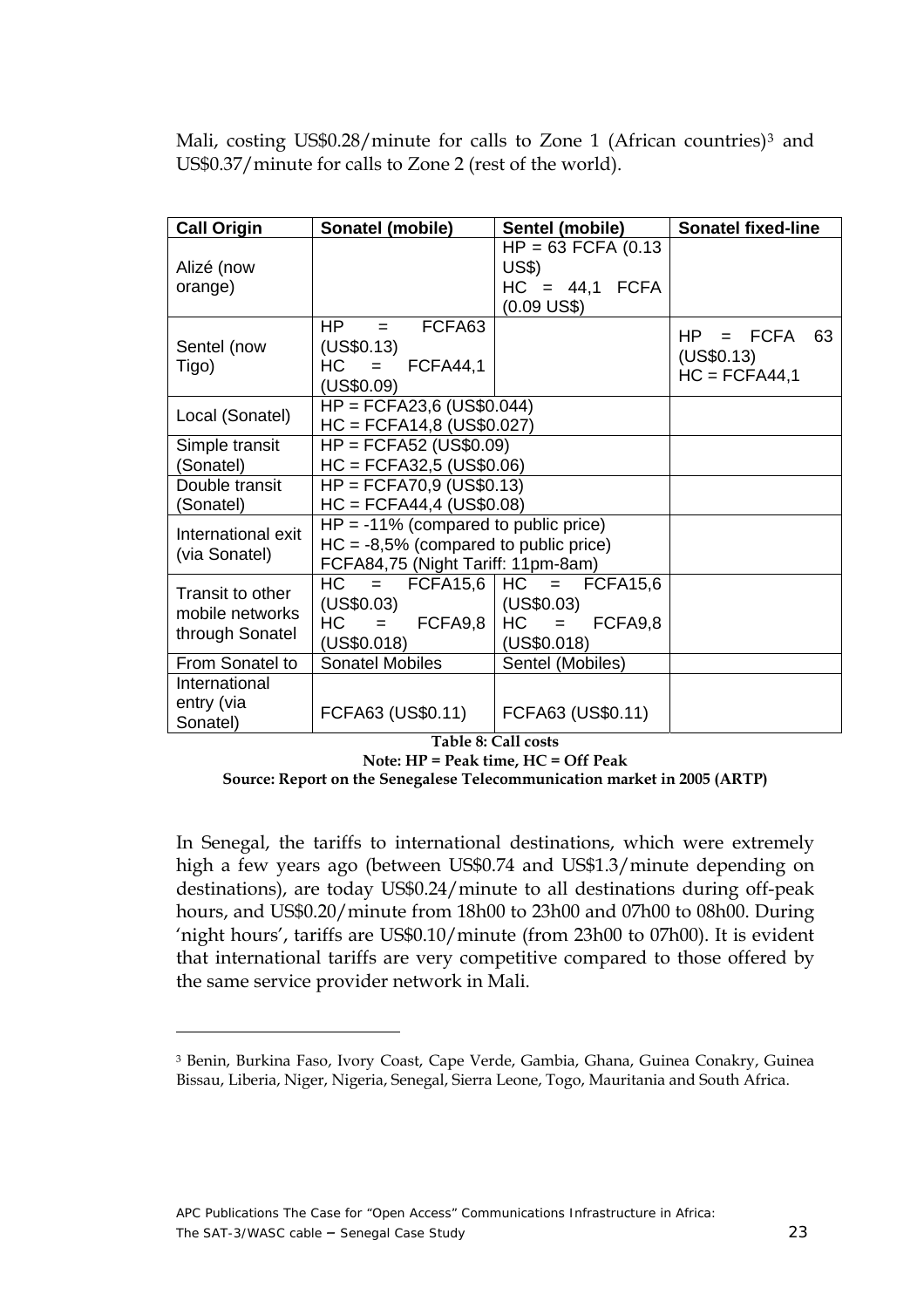<span id="page-23-0"></span>However, since Sonatel commenced ADSL services in Senegal, the price of connectivity could and should be more affordable than the current figures show. The table which follows indicates the differences in monthly costs for an ADSL user in France and Senegal. It should be noted that these costs are tariffs from 'the same' company, Sonatel being a subsidiary company of France Telecom with an ownership of 42,33%. The cost of 1Mb offered by Sonatel is 240% more than France Telecom. This price does not include the cost of initial installation of \$193.

| ADSL<br>offering     | <b>Sonatel</b> | <b>France</b><br><b>Telecom</b> |
|----------------------|----------------|---------------------------------|
| <b>ADSL</b><br>1Mb/s | <b>US\$74</b>  | <b>US\$31</b>                   |
| ADSL<br>2Mb/s        | <b>US\$134</b> | ΝA                              |
| <b>ADSL</b><br>8Mb/s | ΝA             | <b>US\$37</b>                   |

**Table 9: Price comparison of Sonatel vs. France Telecom** 

#### **3.3 Other services**

#### **3.3.1 General Packet Radio Service**

Other services are also being offered to consumers in Senegal. General Packet Radio Service (GPRS) is a relatively new service, with unstable levels of quality (ARTP, 2006) and high costs. The table below indicates the cost of GPRS for various flow rates. According to the test on the quality of GPRS services conducted in 2006 by ARTP, there were delays experienced in activating GPRS on existing phones. Sonatel recently launched a promotion to increase access to its GPRS service by providing free subscriptions to new clients (Sonatel, 2007a). This promotion was scheduled to last till August 30, 2007. It is unclear if this new resolve addresses the delay in subscribing. The subscriber base remains low. Another reason for the slow pace of consumer acceptance of GPRS service is that Internet access is readily available at telecentres or in homes. At the same time, the "business everywhere" (Sonatel, 2007b) culture that is being promoted by Orange has still not taken hold in Senegal. With Internet access readily available, users prefer to reference sites or refer to their web-ready e-mail boxes sitting behind a client's PC, than to download pages onto their mobile devices.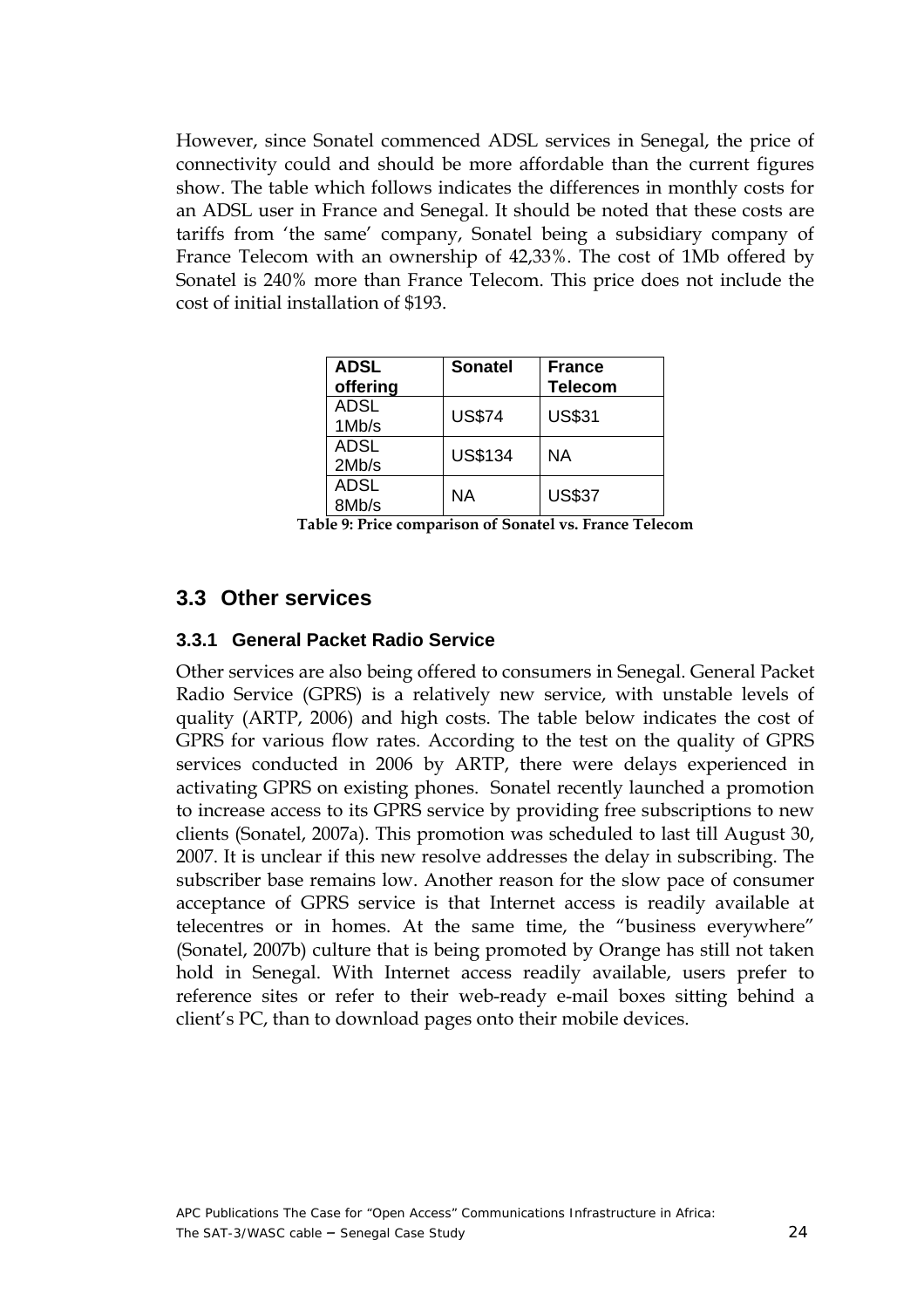<span id="page-24-0"></span>

| <b>Flow</b> | <b>Settlement</b><br>costs (US\$) | <b>Monthly Cost</b> |
|-------------|-----------------------------------|---------------------|
| 64Kb/s      | 1,215                             | 718                 |
| 128Kb/s     | 1,215                             | 116                 |
| 256Kb/s     | 1,215                             | 1,303               |
| 512Kb/s     | 1,870                             | 2,002               |
| 1024Kb/s    | 1,870                             | 2,513               |
| 2048Kb/s    | 1,870                             | 3,298               |

**Table 10: Tariff of GPRS connections within the same local district**  Note: Exchange rate: US\$1=535 FCFA

#### **3.3.2 Leased line**

Leased lines are still in operation in Senegal, and are still relatively expensive.

| <b>Flow</b> | <b>Settlement</b> | <b>Monthly</b> |
|-------------|-------------------|----------------|
|             | costs             | costs          |
| 64Kb/s      | 842               | 488            |
| 128Kb/s     | 842               | 575            |
| 256Kb/s     | 842               | 638            |
| 512Kb/s     | 842               | 798            |
| 1024Kb/s    | 842               | 1,510          |
| 2048Kb/s    | 842               | 2,588          |
| 4096Kb/s    | 842               | 4,916          |
| 8192Kb/s    | 842               | 9,341          |

**Table 11: Cost of leased line in 2007**  Note: Exchange rate: US\$1= FCFA535

Source: ARTP (2005)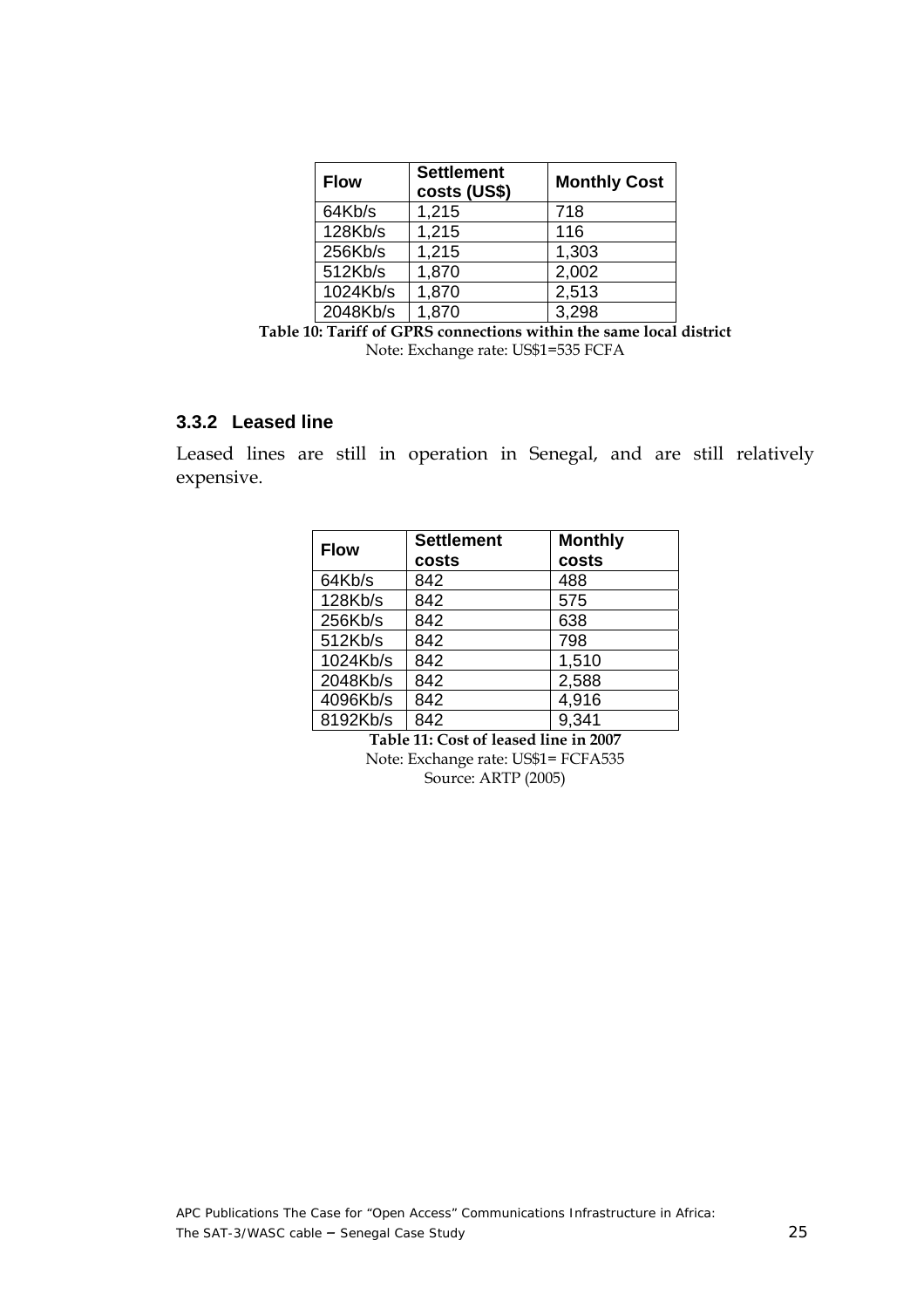## <span id="page-25-0"></span>**4 Analysis of access to SAT-3/WASC**

### **4.1 Legislation and regulation**

The Agence de Régulation des Télécommunications (ART) was set up by an act of legislation with a mandate to ensure healthy and fair competition to the benefit of consumers, operators and the economy. The 2001 Telecommunication Code was modified in 2006 and the mandate of ART was extended to cover the postal sector. As a result, Agence de Régulation des Télécommunications et des Postes (ARTP) regulates both the telecoms and postal sectors as a publicly-owned establishment with legal expertise and financial autonomy, but as an institution placed under the authority of the president of Senegal.

ARTP's mission includes:

- The supervision of competition and regulating anti-competitive practices, in particular the abuse of a dominant market position;
- The annual auditing of network owners and telecom service providers;
- Fixing of royalties accruing to network owners;
- Approval of universal service tariffs and tariffs for telecoms services within monopoly regimes.

The regulator is a political appointment and its independence has limits. Some have suggested that it is certainly biased in favour of Sonatel. However, since 2006, there have been signs that ARTP wants to establish some degree of neutrality. Perhaps to prove this neutrality, Sonatel was twice reprimanded and penalised: first, in March 2006, when it was requested to pay FCFA6-billion to the treasury for an interruption of traffic on its network; and, second, in January 2007 when it was told to pay FCFA3.2 billion (i.e. 1% of its sales turnover) for insufficient cellular network coverage in certain parts of the country, and in the capital Dakar.

The extent to which ARTP has a mandate to regulate the pricing on international gateway access is unclear.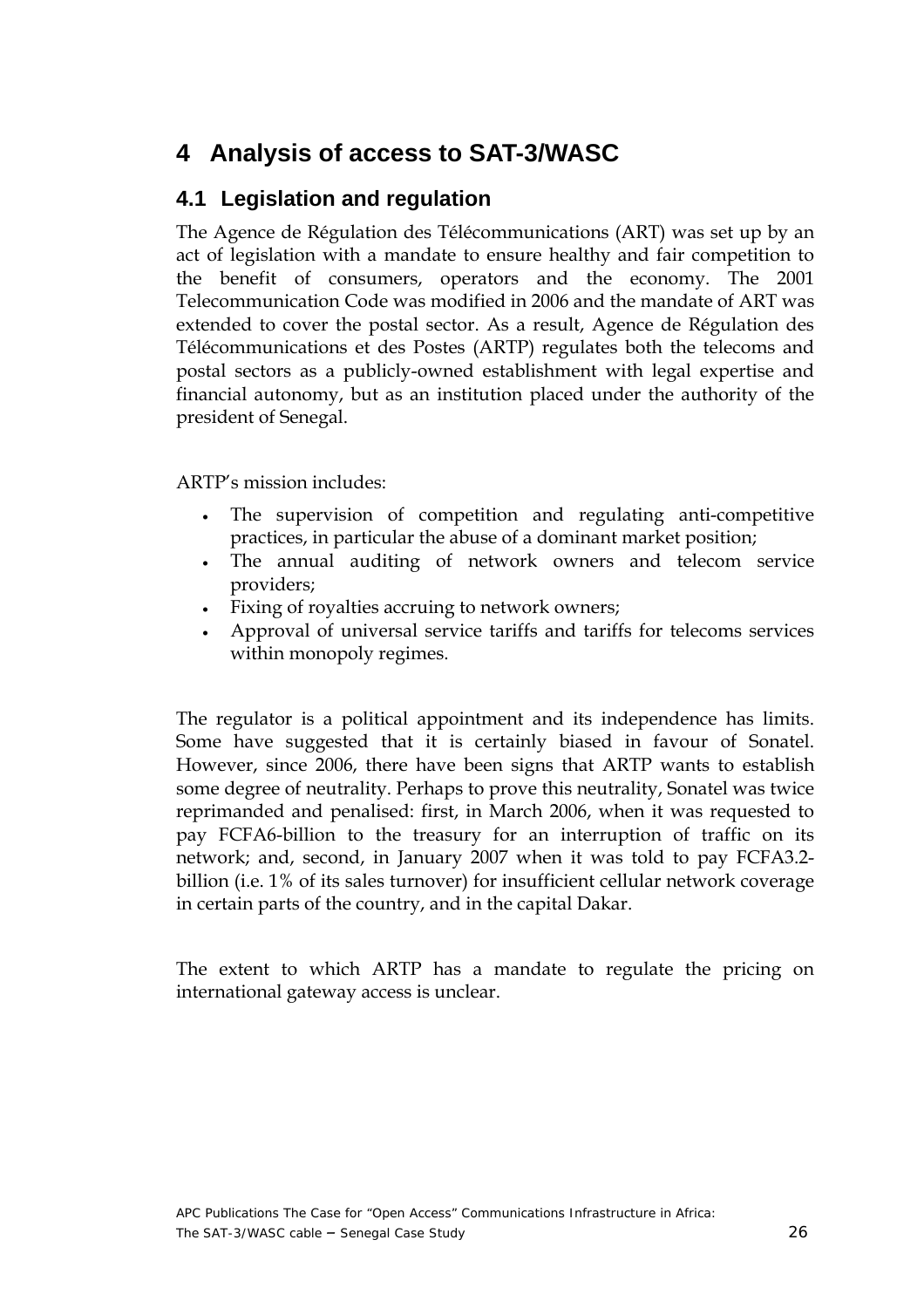### <span id="page-26-0"></span>**4.2 Dispute resolution mechanisms**

#### **4.2.1 Performance of the mobile network**

With respect to performance of the mobile networks, a quality of service study was recently conducted in 2005 under the aegis of the regulator. The study showed that the "level of quality of mobile communication is at 70%, whereas the standard is 90%". The study showed that the "two [mobile] networks have known failures, especially with regard to echoes and noise on lines which inevitably have an impact on the quality of communication". With respect to interconnections, "[with] Sonatel-to-Sonatel (Orange), there is a rate of quality of 63% whereas it is 57% between Sentel calls. But the quality is hugely degraded during interconnection of fixed-to-mobile, ranging from 11% to 21% depending on the direction of the call". (Le Quotidien, 2005b)

A second investigation into the quality of the networks was carried out in November 2006 by Directique, a France-based telecoms quality research organisation. Even though the quality of service had improved slightly, this new study showed that the coverage and the audio quality of the two networks was lower than networks measured in France and Morocco (Enquête Qualité, 2006). With regard to short message services (SMS), the performance, which is 94% reception rate on Sonatel and 92% on Sentel, is below standard. In France, 99% of SMS messages arrive at their destination, while 96% arrive at their destinations on Moroccan networks.

Interconnection also had its problems. The study reveals that "failures are massive and relate more to Tigo (Sentel), but also impact Orange (Sonatel)".

It is likely the dropped calls and failed SMSes resulted from fewer cell coverage areas, handoff between cells, imbalance of traffic between cell sites, or a low technical capacity of staff at Sonatel, rather than poor bandwidth.

### **4.3 Investment and business environment in Senegal**

According to the US Department of State, in a report compiled in 2006, Senegal offers investors political stability, an advantageous geographic location, low inflation, a currency pegged to the euro, easy repatriation of capital and income, abundant semi-skilled and unskilled human resources, and advanced telecommunications infrastructure (StateGov, 2006).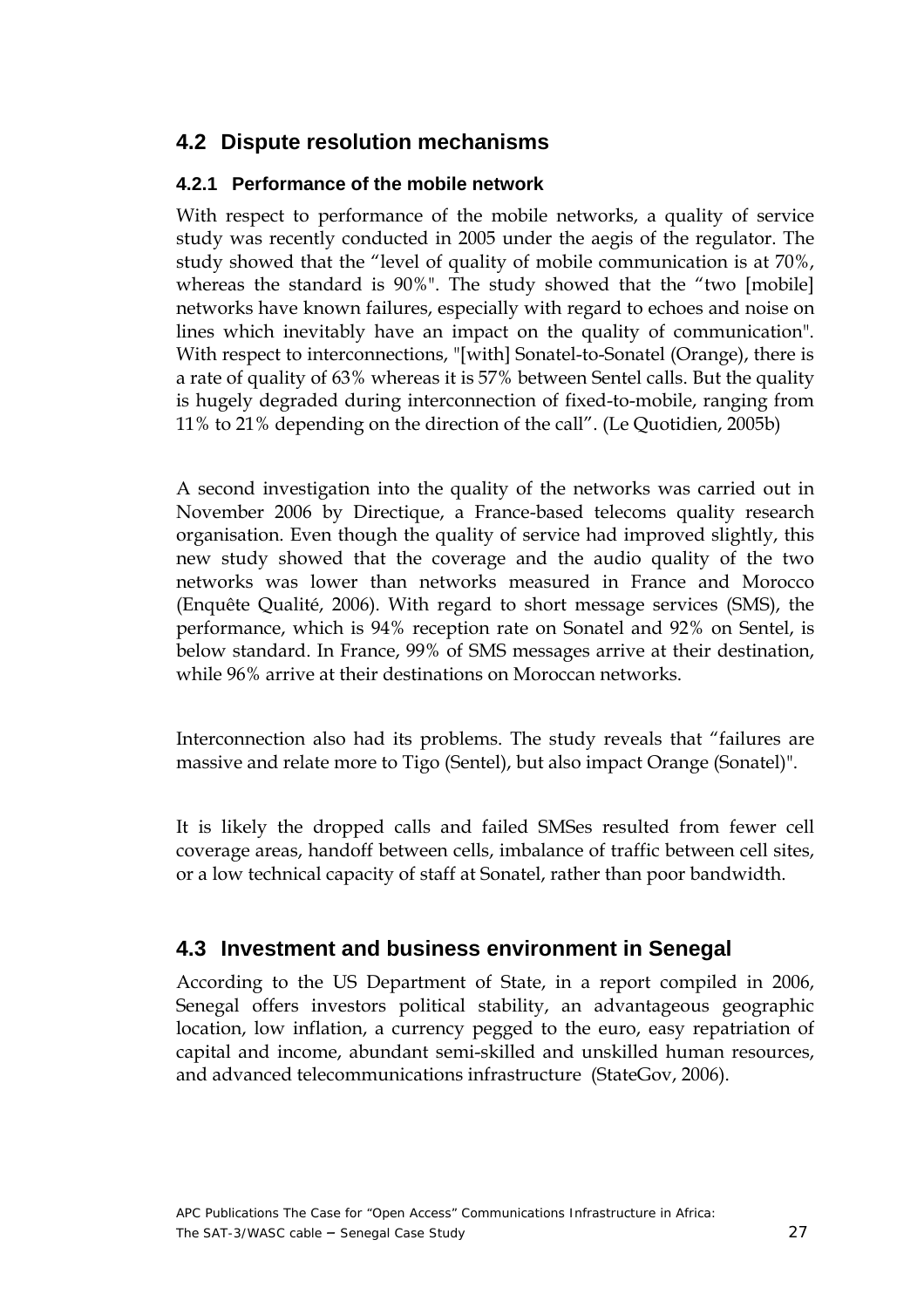<span id="page-27-0"></span>Such a climate allows for investment in all sectors, including telecommunications. For instance, there are opportunities for call centre-type services.

However, issues that impede foreign investment include overly rigid and demanding labour laws, a lack of clear title to property outside the greater Dakar area, and an inefficient, and occasionally corrupt, judiciary. Judicial, tax, customs and regulatory decisions are frequently inconsistent, tardy and non-transparent. Although Senegal does have a 'one-stop' investment agency, APIX (APIX, 2007), it can take well over a year to start a business.

## **4.4 Politicization of the sector**

Progress in the telecommunications sector in Senegal has been made without the presence of a coherent ICT policy framework. One major impact the policy vacuum has had is in the area of regulation. ARTP was created as late as 2002, when it was needed much earlier to regulate the sector, including Sonatel and its SAT-3/WASC asset. While there have been several ministerial cabinet reshuffles in the last couple of years, the ARTP has had three directors in five years, with each replacement being nominated for unclear political reasons.

Another highly politically sensitive area is the protracted delay on the choice of an SNO. The campaign for the SNO was launched and withdrawn two years ago, and there have been no comments or progress in this direction since. Yet Sonatel continues to benefit from the delay. It would seem that the culture of public debate on national infrastructure has given way to one-onone, corridor-type discussions on issues that are of high national interest and priority.

## **4.5 Human resource capacity**

Telecommunication operators in Senegal employ 1,815 people (2005) – 1,680 for Sonatel (1,431 for fixed telephony and 249 for mobile telephony) and 135 staffers for Sentel. If one adds the other telecoms actors (telecentres, teleservices etc.), close to 40,000 people are employed in the sector.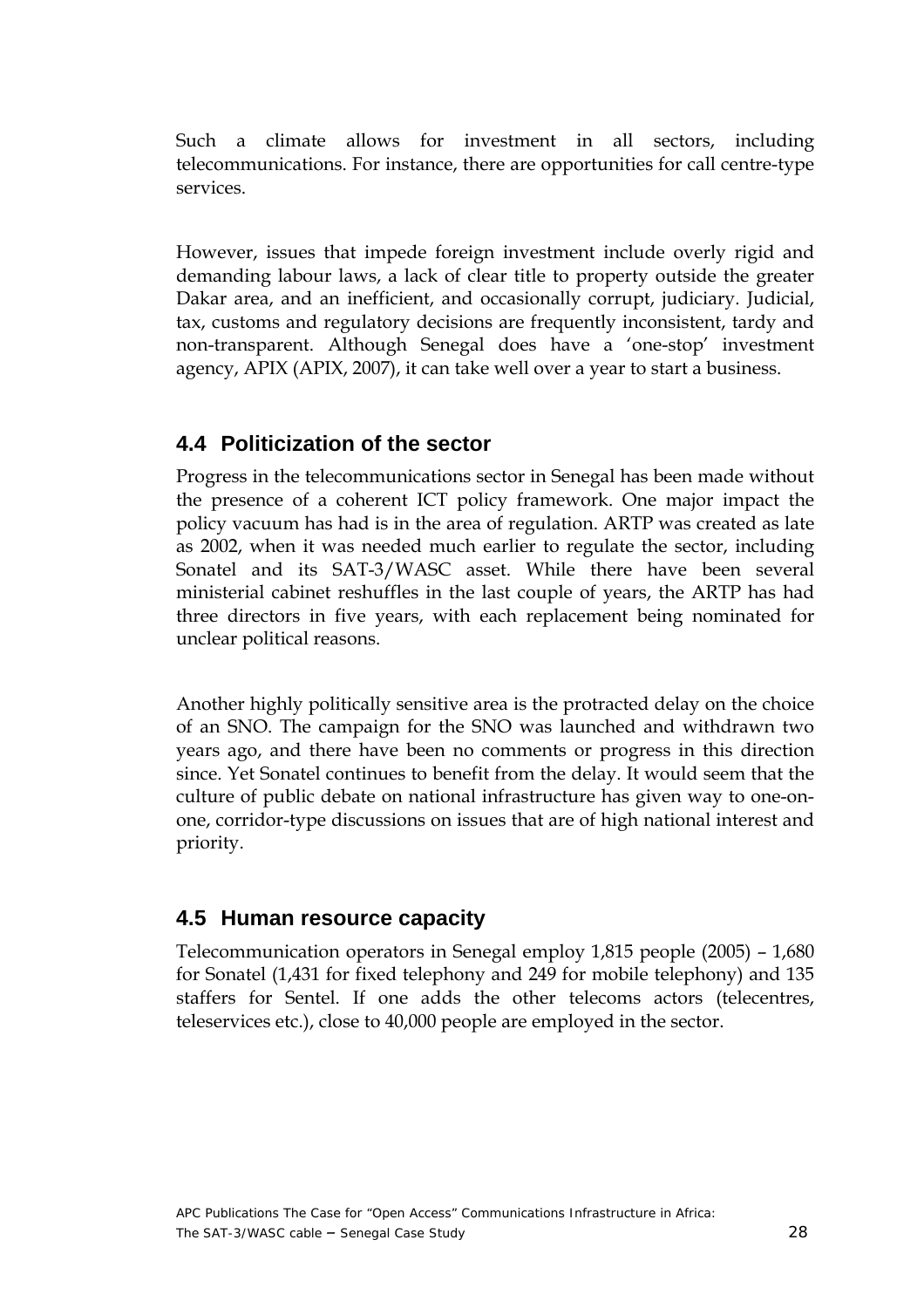Sonatel has always been run by locals in the majority of the top management positions, except for the offices of the chairman of the board of directors and the assistant director general, which are occupied by French nationals.

Several national institutions provide the technical capacity requirements of the telecommunications industry. A number of students are graduated each year from the Ecole Supérieure Polytechnique (ESP) at the University of Cheick Anta Diop, in the fields of ICTs, data processing, networks, programming, artificial intelligence, expert systems, and design and maintenance of information systems, amongst other things. The University of Gaston Berger in St. Louis has an applied science and technology department that offers courses in mathematics, data processing and physics. Ecole Supérieure Multinationale des Télécommunications (EMST), a technology school, also offers courses and awards telecommunication degrees.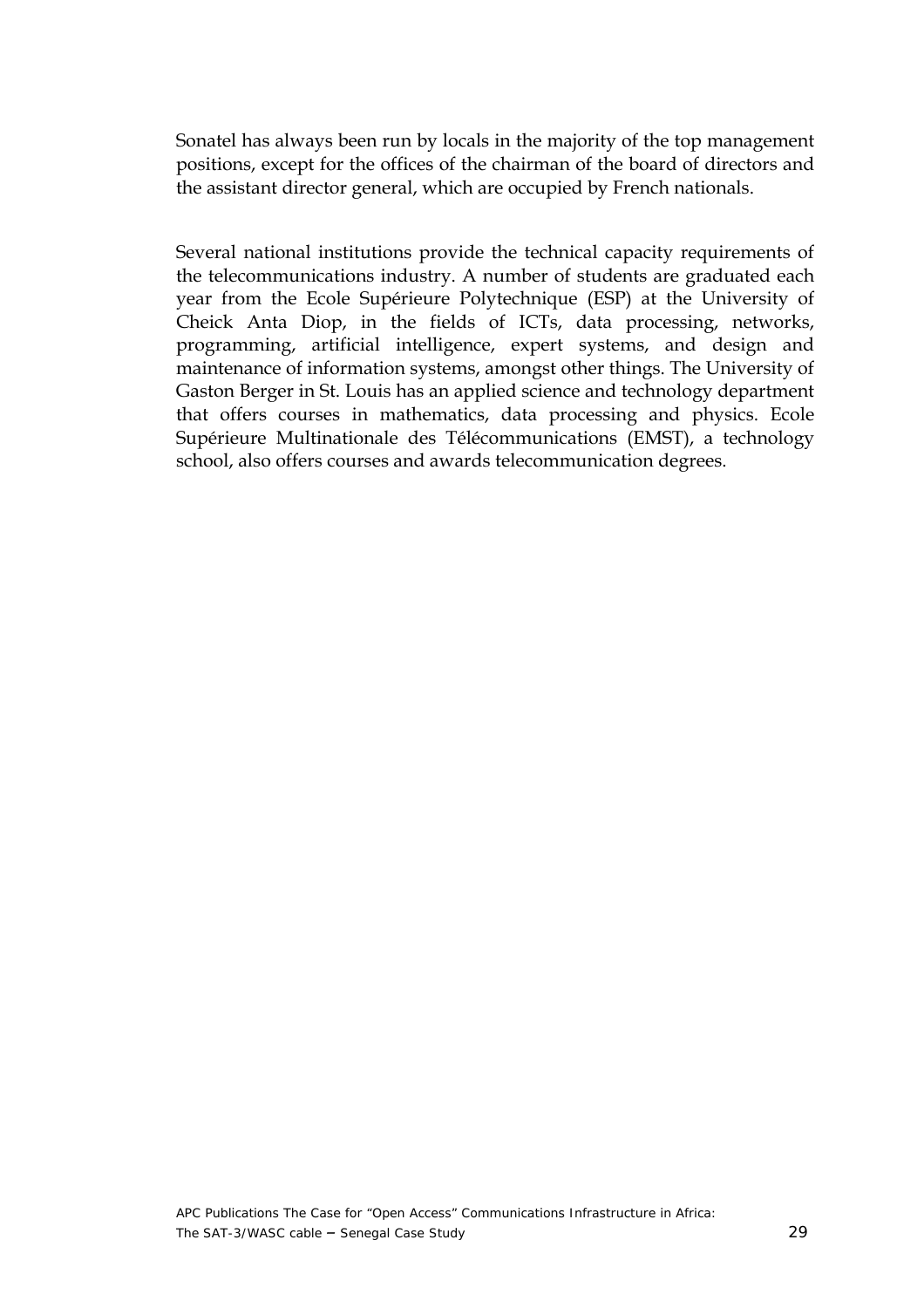## <span id="page-29-0"></span>**5 Conclusion**

According to Fatimata Sèye Sylla, data processing specialist and president of the non-governmental organisation Bokk Jang Senegal, the participation of Sonatel in SAT-3/WASC has actually made it possible for Senegal to make significant advancements with respect to universal access. However, she says the company could have performed better:

The cost of access, especially in the rural zones, is exorbitant compared to the available disposable income and purchasing power of the potential users, who in general are not in a position to afford such costs. Sonatel should meet its universal service obligations by lowering the cost of access, especially in rural areas… The state, within its strategy of accelerated growth, should invest sufficiently in universal access services, especially in the areas of capacity building and content creation. (personal communications, May 2007)

Most interviewees suggested that Sonatel should not be the only operator with gateway access to international bandwidth. It is important to have a second operator on the fixed network, so that healthy competition can be established. This would ideally put a downward pressure on pricing, especially regarding national communications. Indeed, for the past seven to eight years there has been no significant change in the pricing of local calls.

Compared to its neighbours, Senegal has exhibited considerable foresight in partnering in SAT-3/WASC. Its communication infrastructure and capacity is now being offered to countries such as Mali, the Gambia and Guinea Bissau.

Although Senegal's prices compare favourably to most countries in the subregion, and the rest of Africa, universality of costs should be seen globally rather than within a smaller context. The tariff comparison between Sonatel and France Telecom suggests the distance Senegal still has to go to be internationally competitive. Moreover, universal service obligations of companies such as Orange should force it to consider lowering costs to increase coverage, market share and the teledensity of its market in developing countries. After all, the theories of economies of scale stand to benefit such companies.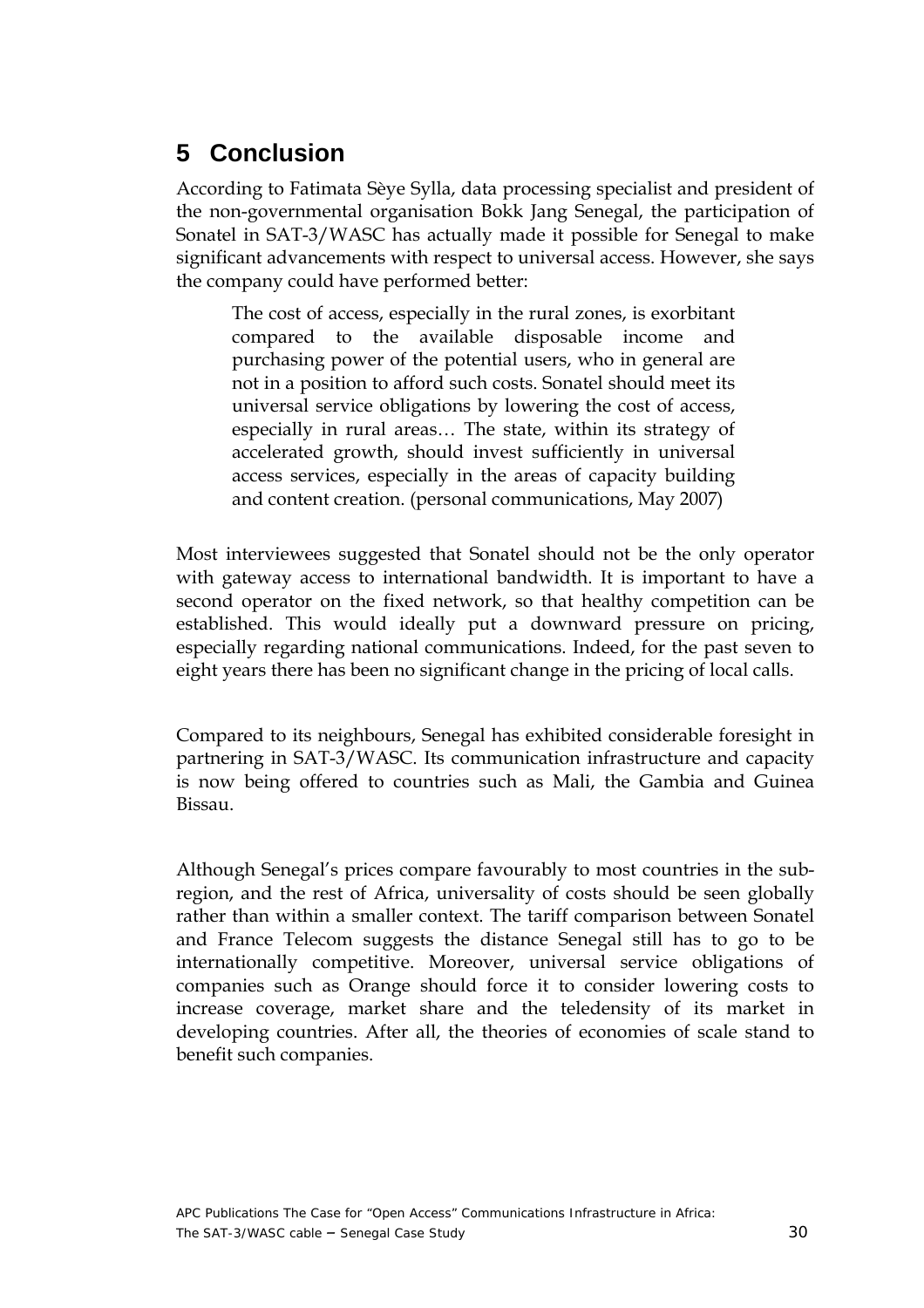Although such arguments contradict shareholders interests, goods and service which are in the public interest must, when delivered in a market where purchasing power may be limited, consider local realities such as the buying power of the society to which the goods or services are being delivered. Issues such as the public good should also be considered, alongside returns on investment.

Does Sonatel's bandwidth capacity make it possible for it to offer pricing that is much more competitive, affordable, and comparable to those offered in Europe and other countries? Sonatel has upgraded capacity on SAT-3/WASC several times and, as mentioned by Dieng, these capacity upgrades were required to meet an increase in demand. However, this capacity is also being offered to neighbouring countries, and the total capacity being consumed by Senegal alone is unclear. It is also unclear if the need for the most recent upgrade was a result of demand or the result of projected future needs. It could also have been a strategic marketing ploy to further Sonatel's interests in neighbouring countries. A more independent and neutral ARTP could help to clarify at least some of these questions.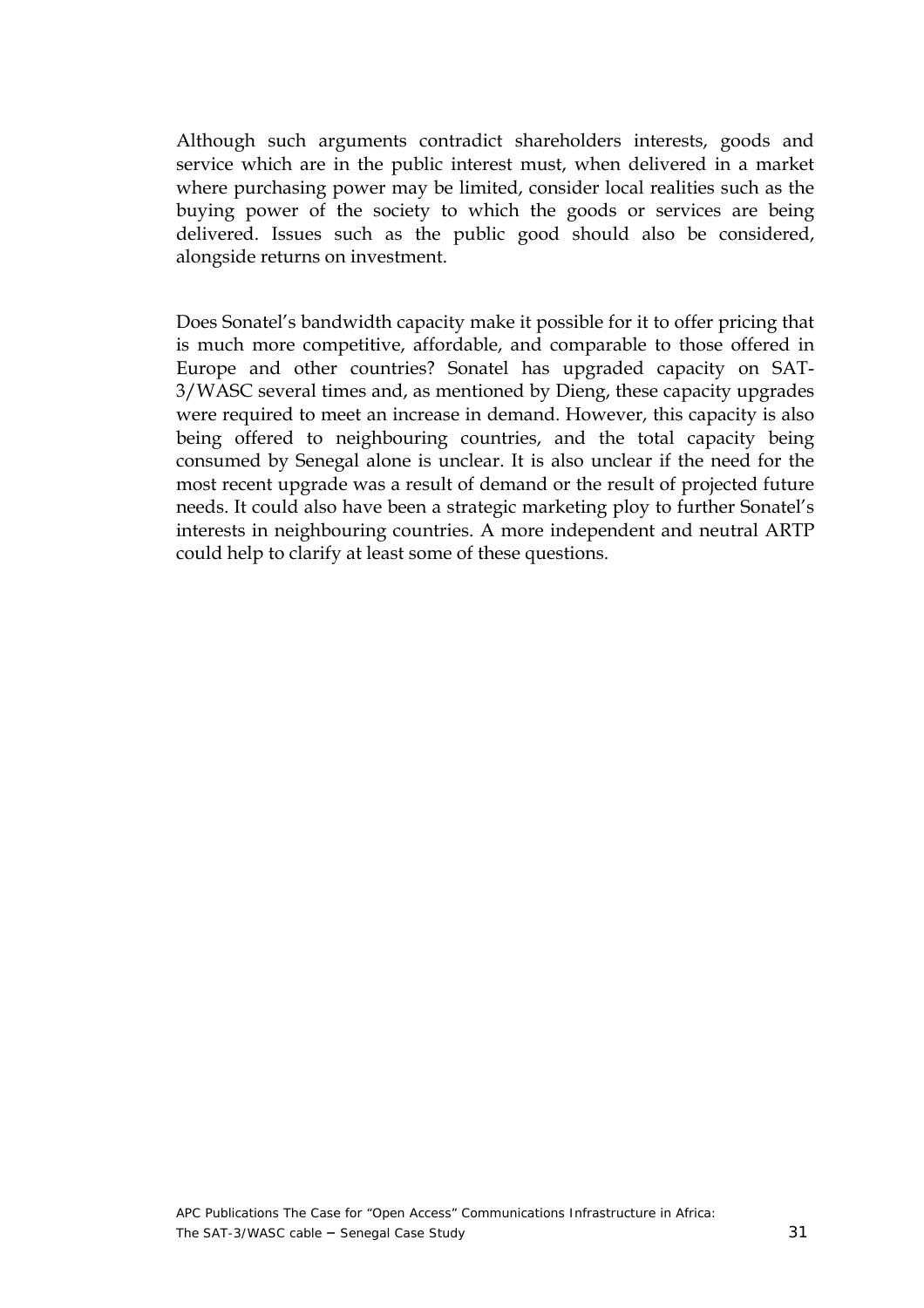# <span id="page-31-0"></span>**6 Glossary**

| 3G           | Third Generation (mobile technology)         |
|--------------|----------------------------------------------|
| <b>ADSL</b>  | Asymmetric Digital Subscriber Line           |
| <b>CDMA</b>  | <b>Code Division Multiple Access</b>         |
| <b>DSL</b>   | Digital Subscriber Line                      |
| E1           | A bi-directional (full duplex) 2Mb/s link    |
| <b>EDGE</b>  | <b>Enhanced Data Rates for GSM Evolution</b> |
| EV-DO        | Evolution - Data Only (CDMA)                 |
| <b>FDI</b>   | Foreign Direct Investment                    |
| FL-LRIC      | Forward-Looking Long Run Incremental Costs   |
| <b>GPRS</b>  | General Packet Radio Service                 |
| <b>GSM</b>   | Global System for Mobile communication       |
| <b>HSDPA</b> | High Speed Download Packet Access            |
| <b>IMF</b>   | <b>International Monetary Fund</b>           |
| <b>ISDN</b>  | <b>Integrated Services Digital Network</b>   |
| <b>ISP</b>   | <b>Internet Service Provider</b>             |
| ITU          | <b>International Telecommunication Union</b> |
| Kb/s         | Kilobits per second                          |
| LAN          | Local Area Network                           |
| Mb/s         | Megabits per second                          |
| MIU km       | Minimum Investment Unit kilometers           |
| <b>NLOS</b>  | Non Line of Sight                            |
| PDH          | Plesiochronous Digital Hierarchy             |
| <b>RIO</b>   | Reference Interconnection Offer              |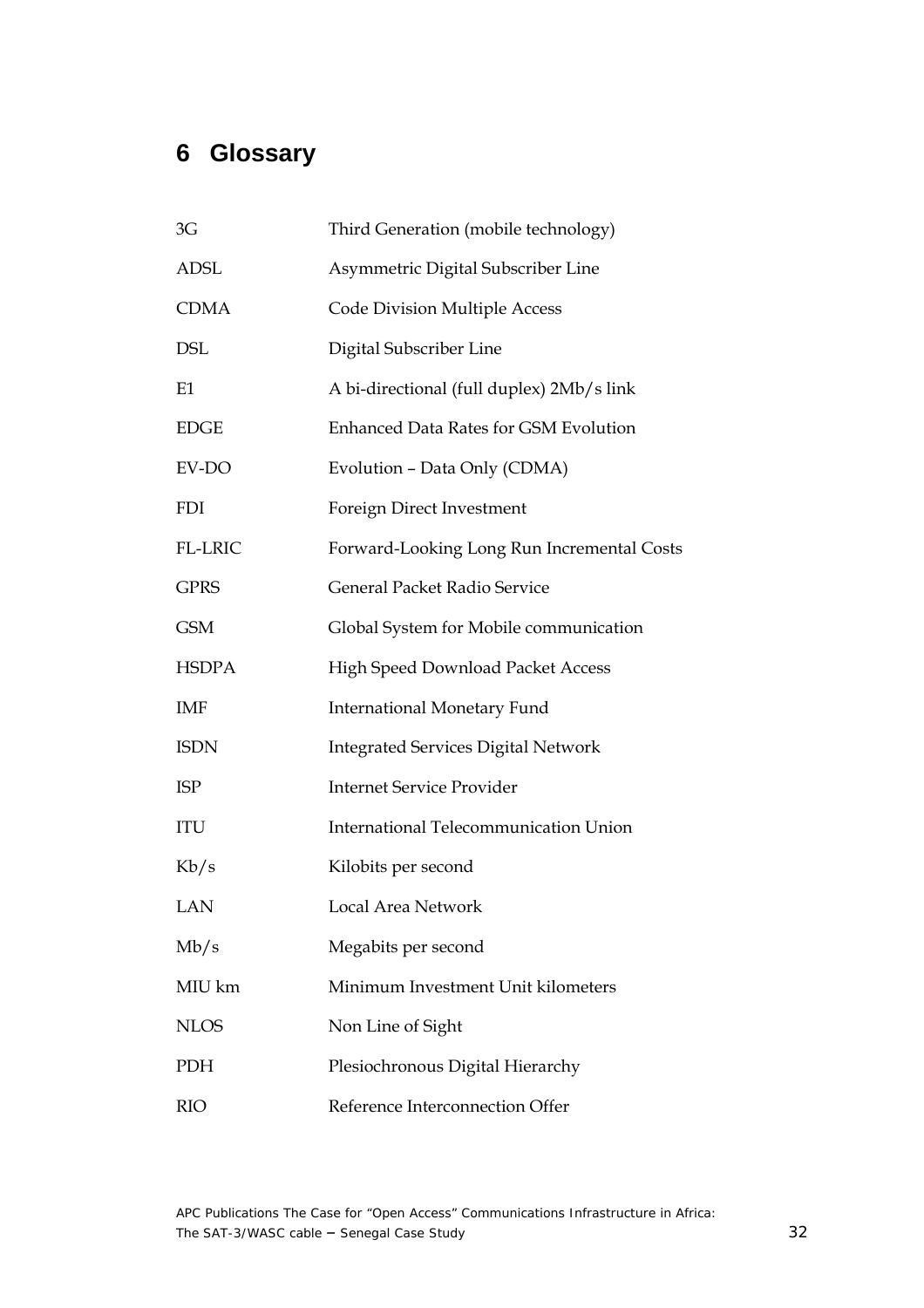| SAT-3/WASC  | South Atlantic 3/West Africa Submarine Cable |
|-------------|----------------------------------------------|
| <b>SDH</b>  | Synchronous Digital Hierarchy                |
| <b>SNO</b>  | Second National Operator                     |
| UAF         | Universal Access Fund                        |
| VoIP        | Voice over Internet Protocol                 |
| <b>VPN</b>  | Virtual Private Network                      |
| <b>VSAT</b> | Very Small Aperture Terminal                 |
| <b>WAFS</b> | West African Festoon System                  |
| Wi-Fi       | Wireless Fidelity                            |
| WLL         | Wireless Local Loop                          |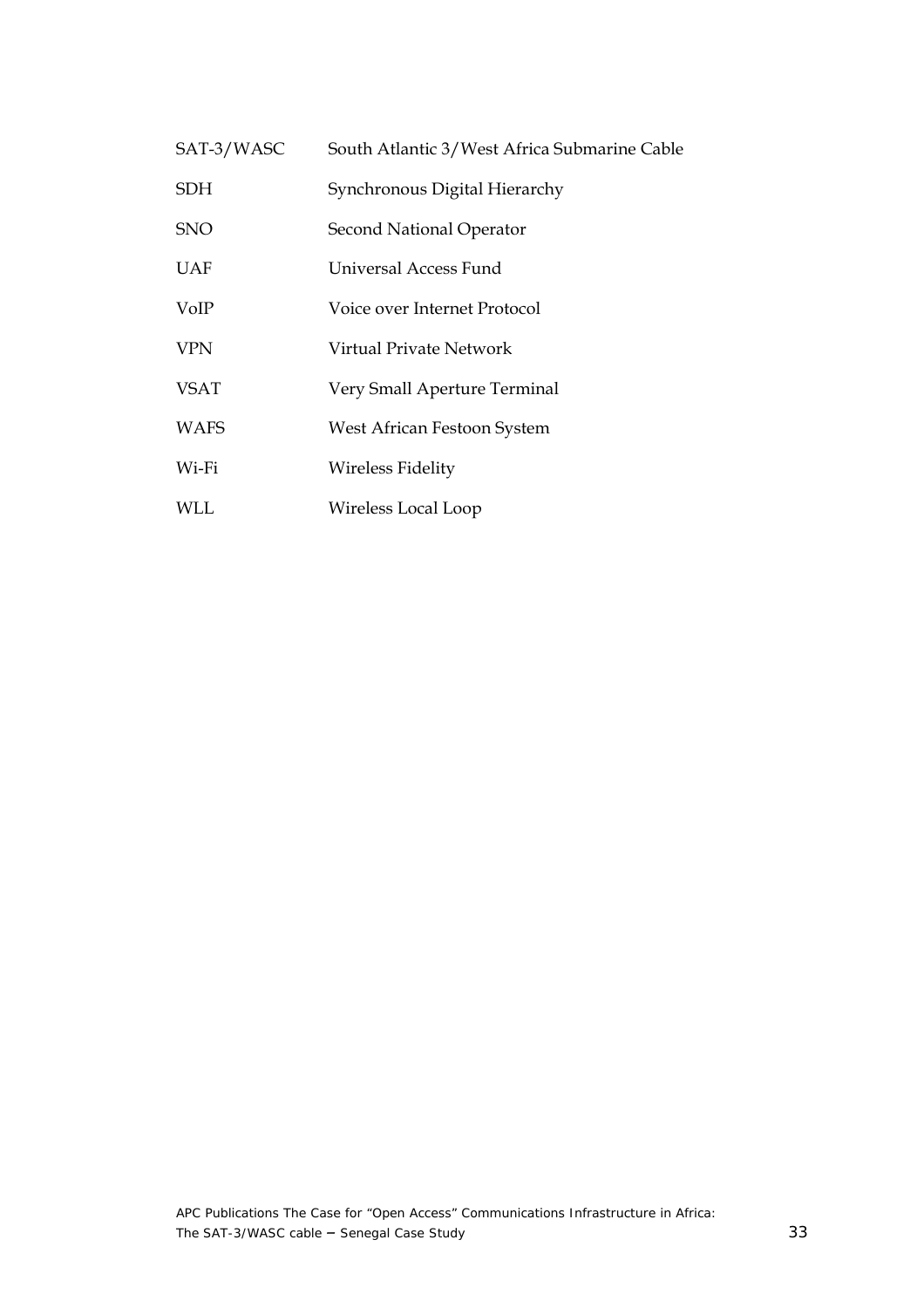## <span id="page-33-0"></span>**7 Bibliography**

- 1. Ahmadu Top, Electronic review of Osiris, Batik (No 54, January 2004), Osiris is a Civil society organisation that acts as an Observatory on information systems, networks and information highways in Senegal.
- 2. APIX, http://www.investinsenegal.com/US/apix.html, last accessed, August 18, 2007
- 3. APS, 22 novembre 2006: "L'intersyndicale de la Sonatel refuse la marque Orange"; Le Quotidien, 9 décembre 2005, "Les 'Sonatéliens' refusent l'Orange"; Wal Fadjri, 10 mai 2007, "Ibrahima Konté: la marque Orange est une arnaque"
- 4. ARTP, 2005, "Rapport sur la marche des télécommunications en 2005",
- 5. ARTP, 2006, GSM, quality of service report in Senegal, October/November, 2006. http://www.artpsenegal.org/page\_inter2.php?idmenu=5&id=10104&sid=10104&art=10 3&label=News&page=Enqu%EAte+Qualit%E9+des+R%E9seaux+GSM +au+S%E9n%E9gal+%96+Octobre%2FNovembre+2006), Last accessed, August 15, 2007
- 6. CFAO, http://www.cfaogroup.com/index.php?langused=uk, last accessed August 18, 2007
- 7. Christophe Brun, IRD, Institut de recherche pour le développement (2000)
- 8. DSF, 2003, http://www.dsffsn.org/cms/content/view/93/120/lang,en/, Last accessed August 19, 2007
- 9. Enquête Qualité de service des réseaux GSM au Sénégal, Octobre-Novembre 2006, Directique/ARTP, http://www.artpsenegal.org/page\_inter2.php?idmenu=5&id=10104&sid=10104&art=10 3&label=News&page=Enqu%EAte+Qualit%E9+des+R%E9seaux+GSM +au+S%E9n%E9gal+%96+Octobre%2FNovembre+2006),
- 10. Grenouille, 2004, http://africa.grenouille.com/article22.html, last assessed in 2004
- 11. HIPC, 2004, http://www.un.org/special-rep/ohrlls/ldc/HIPC.pdf, last accessed, August 18, 2007
- 12. Ibrahima Konté, Wal Fadjri newspaper, No 4542, Thursday, 10 May 2007
- 13. Jeune Afrique, published April 27, 2007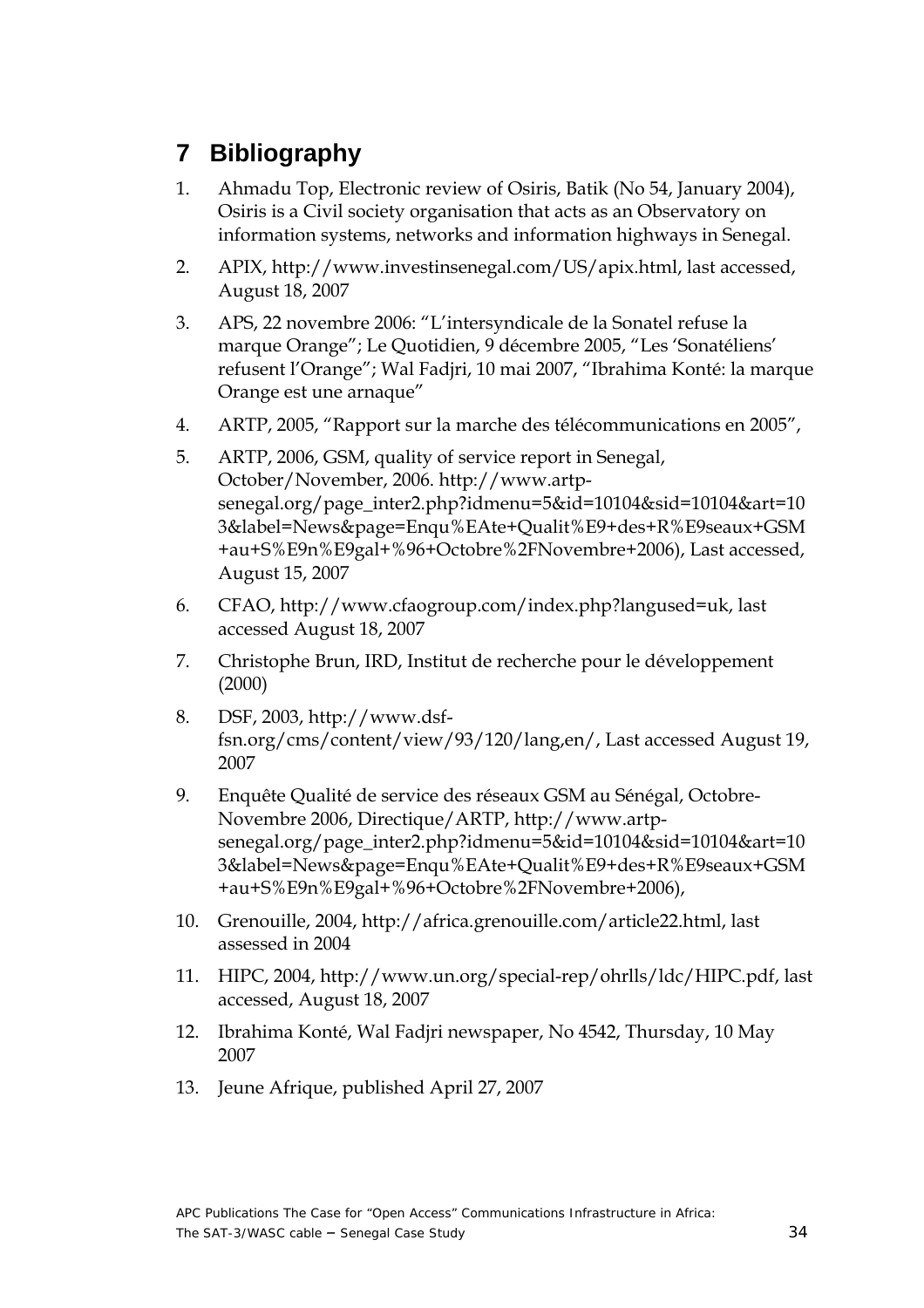- 14. Le Quotidien Newspaper, December 9, 2005
- 15. Le Quotidien, July 26, 2005
- 16. Metissacana, http://www.agencetopo.qc.ca/dakarweb/dakar/metissacana.html
- 17. Olivier Sagna, National Report/Ratio on the level of ePreparedness: Situation and potential of development of electronic commerce in Senegal. Study conducted for the Center of International Commerce, (CCI, CNUCED/OMC, January 2005).
- 18. Osiris, 2005, website, Osiris http://www.Osiris.sn/article1624.html)
- 19. Press Release of Cybercafe Le Métissacana, by Michel Mavros, November 2002
- 20. Rédac-Info, an electronic review of France Telecom, June 19, 2002
- 21. Saër Niang, 2006a, Wal Fadjri newspaper, May 27, 2006 edition
- 22. Saër Niang, 2006b , Press briefing organised by CATIA (Catalysing ICTS in Africa and Panos Institute of West Africa) PIWA)
- 23. Senegal Investment climate, http://www.state.gov/e/eeb/ifd/2006/62378.htm, last assessed May 14, 2007
- 24. Sonatel 2007b, Business Everywhere, http://www.orange.sn/entreprise/njelbeenbumaag,djoumtou,3,11,67,6 74,ay, last accessed, August 15, 2007
- 25. Sonatel, 2006, Figures of the 2006 Annual report. See http://www.sonatel.sn/xamxam,1,2,le), http://www.sonatel.com/documents/rapportannuel2006\_anglais.pdf, last accessed August 4, 2007
- 26. Sonatel, 2007a, GPRS, http://www.orange.sn/entreprise/njelbeenbumaag,djoumtou,3,4,66,71 5,ay, last accessed, August 15, 2007
- 27. Stategov, 2006, Senegal Investment climate, http://www.state.gov/e/eeb/ifd/2006/62378.htm, last assessed May 14, 2007
- 28. Tidiane Seck, Director, ADIE, 2006, "Senegal goes Open Source to cut software costs", on an online article, February 1, 2006 putting PC cost at \$1500.

http://www.infoworld.com/article/06/02/01/74993\_HNsenegalopens ource\_1.html, Last accessed, August 4, 2007